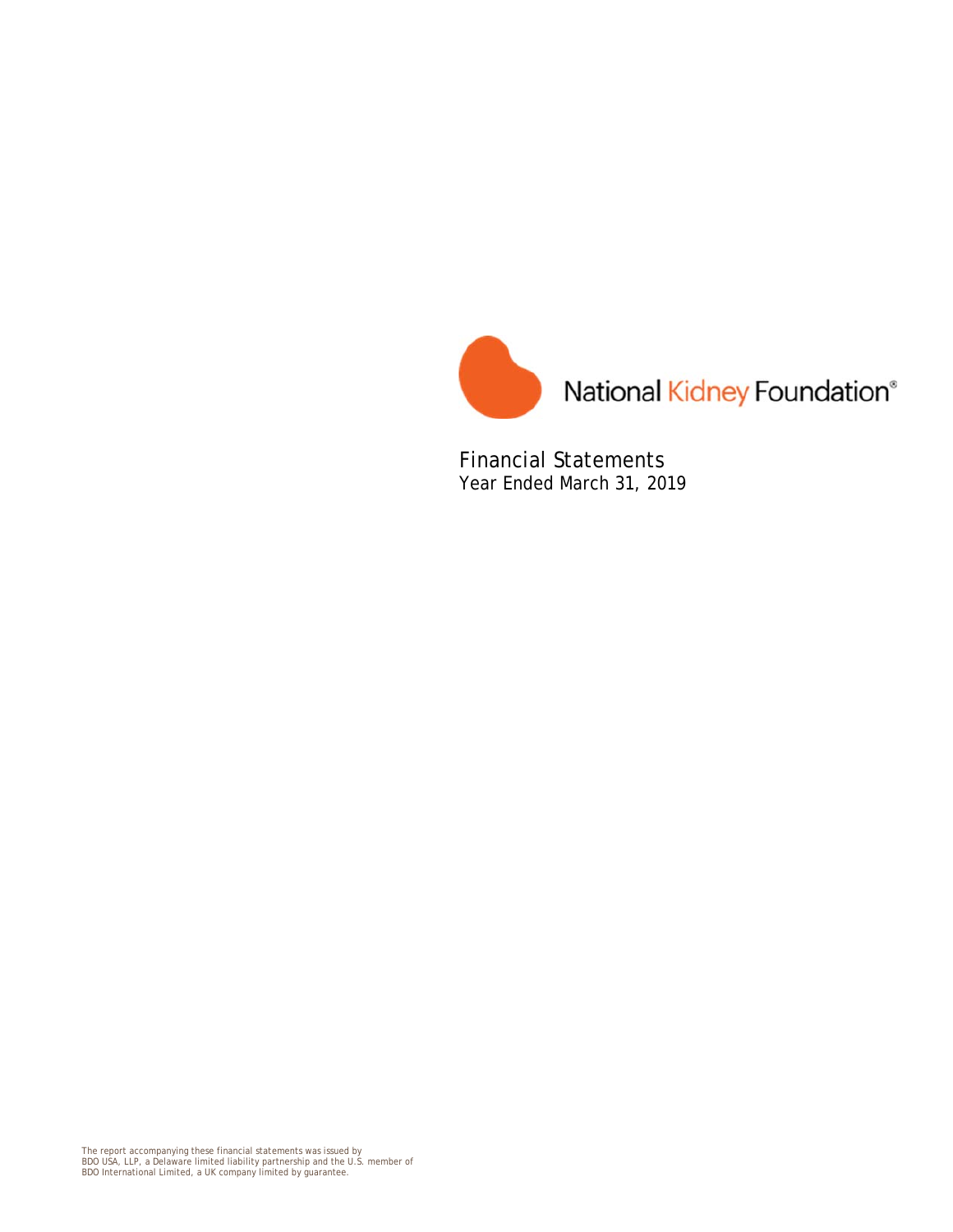

Financial Statements Year Ended March 31, 2019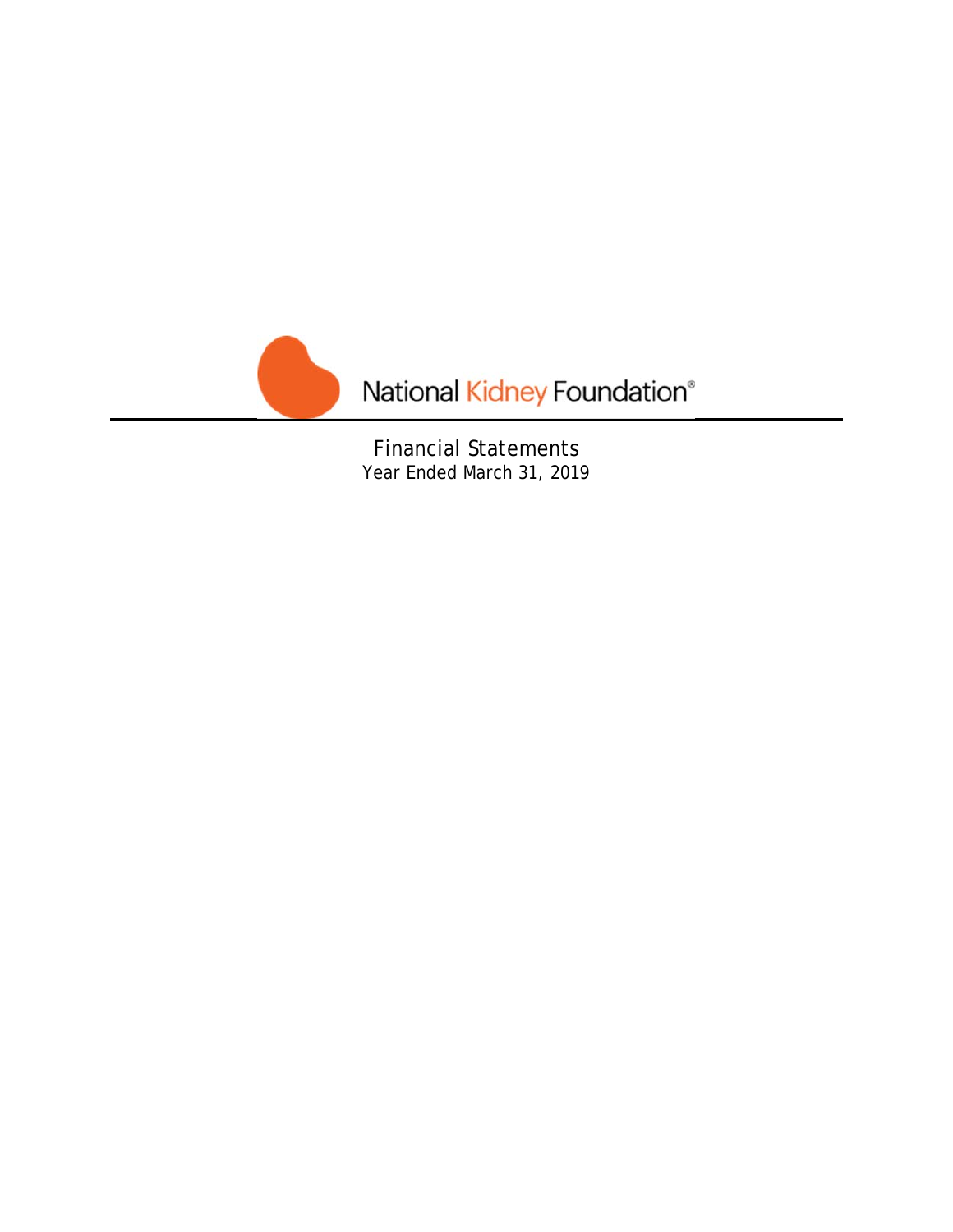# **Contents**

| Independent Auditor's Report                                          | $3 - 4$   |
|-----------------------------------------------------------------------|-----------|
| <b>Financial Statements</b>                                           |           |
| <b>Balance Sheet</b><br>as of March 31, 2019                          | 5         |
| Statement of Activities<br>for the Year Ended March 31, 2019          | $6 - 7$   |
| Statement of Cash Flows<br>for the Year Ended March 31, 2019          | 8         |
| Statement of Functional Expenses<br>for the Year Ended March 31, 2019 | 9         |
| Notes to Financial Statements                                         | $10 - 25$ |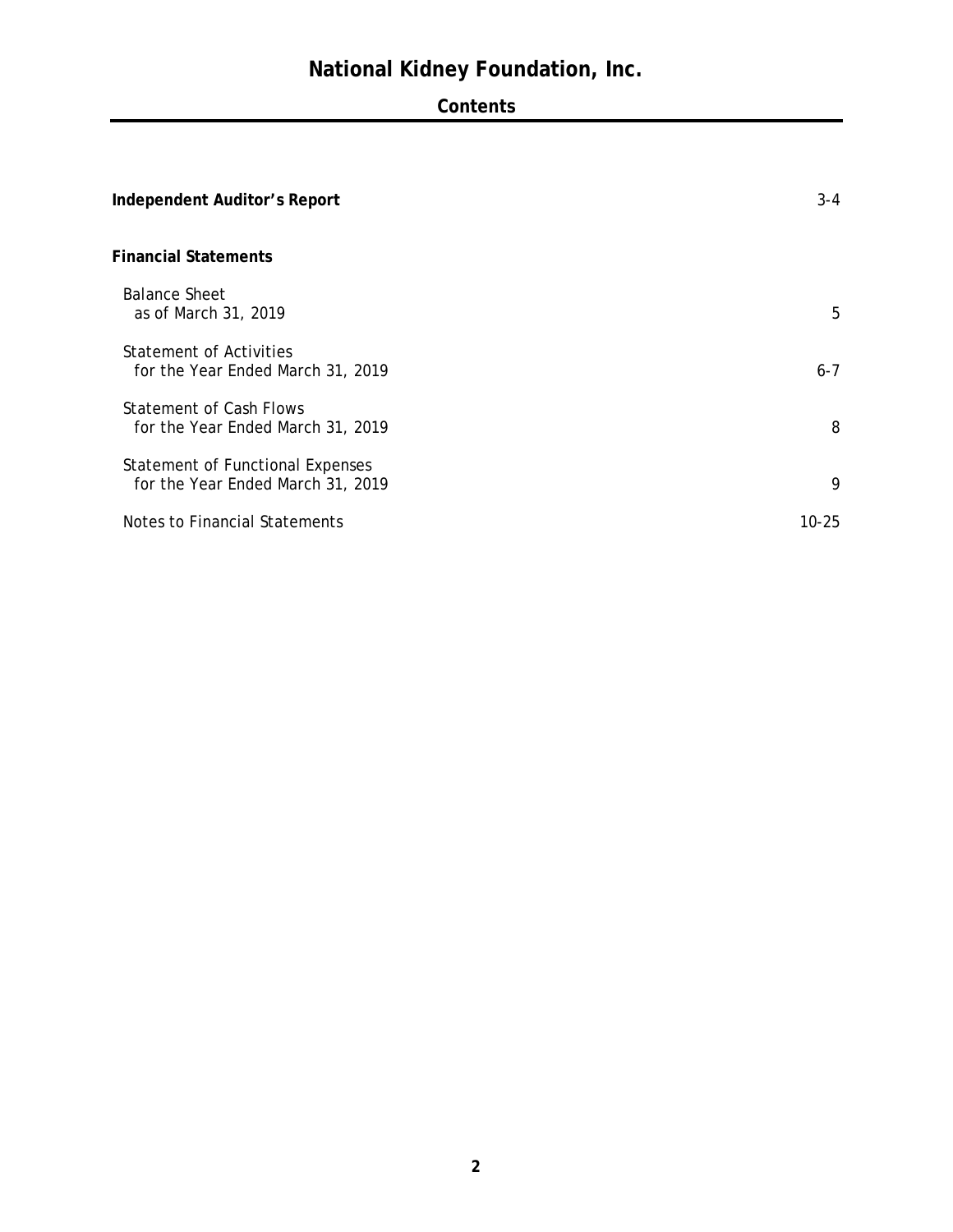

Tel: +212 885-8000 Fax: +212 697-1299 **www.bdo.com** 

# **Independent Auditor's Report**

The Board of Directors National Kidney Foundation, Inc. New York, New York

# **Report on the Financial Statements**

We have audited the accompanying financial statements of the National Kidney Foundation, Inc. (the Foundation), which are comprised of the balance sheet as of March 31, 2019, and the related statements of activities, cash flows and functional expenses for the year then ended, and the related notes to the financial statements.

# *Management's Responsibility for the Financial Statements*

Management is responsible for the preparation and fair presentation of these financial statements in accordance with accounting principles generally accepted in the United States of America; this includes the design, implementation, and maintenance of internal control relevant to the preparation and fair presentation of financial statements that are free from material misstatement, whether due to fraud or error.

# *Auditor's Responsibility*

Our responsibility is to express an opinion on these financial statements based on our audit. We conducted our audit in accordance with auditing standards generally accepted in the United States of America. Those standards require that we plan and perform the audit to obtain reasonable assurance about whether the financial statements are free from material misstatement.

An audit involves performing procedures to obtain audit evidence about the amounts and disclosures in the financial statements. The procedures selected depend on the auditor's judgment, including the assessment of the risks of material misstatement of the financial statements, whether due to fraud or error. In making those risk assessments, the auditor considers internal control relevant to the entity's preparation and fair presentation of the financial statements in order to design audit procedures that are appropriate in the circumstances, but not for the purpose of expressing an opinion on the effectiveness of the entity's internal control. Accordingly, we express no such opinion. An audit also includes evaluating the appropriateness of accounting policies used and the reasonableness of significant accounting estimates made by management, as well as evaluating the overall presentation of the financial statements.

We believe that the audit evidence we have obtained is sufficient and appropriate to provide a basis for our audit opinion.

BDO USA, LLP, a Delaware limited liability partnership, is the U.S. member of BDO International Limited, a UK company limited by guarantee, and forms part of the international BDO network of independent member firms.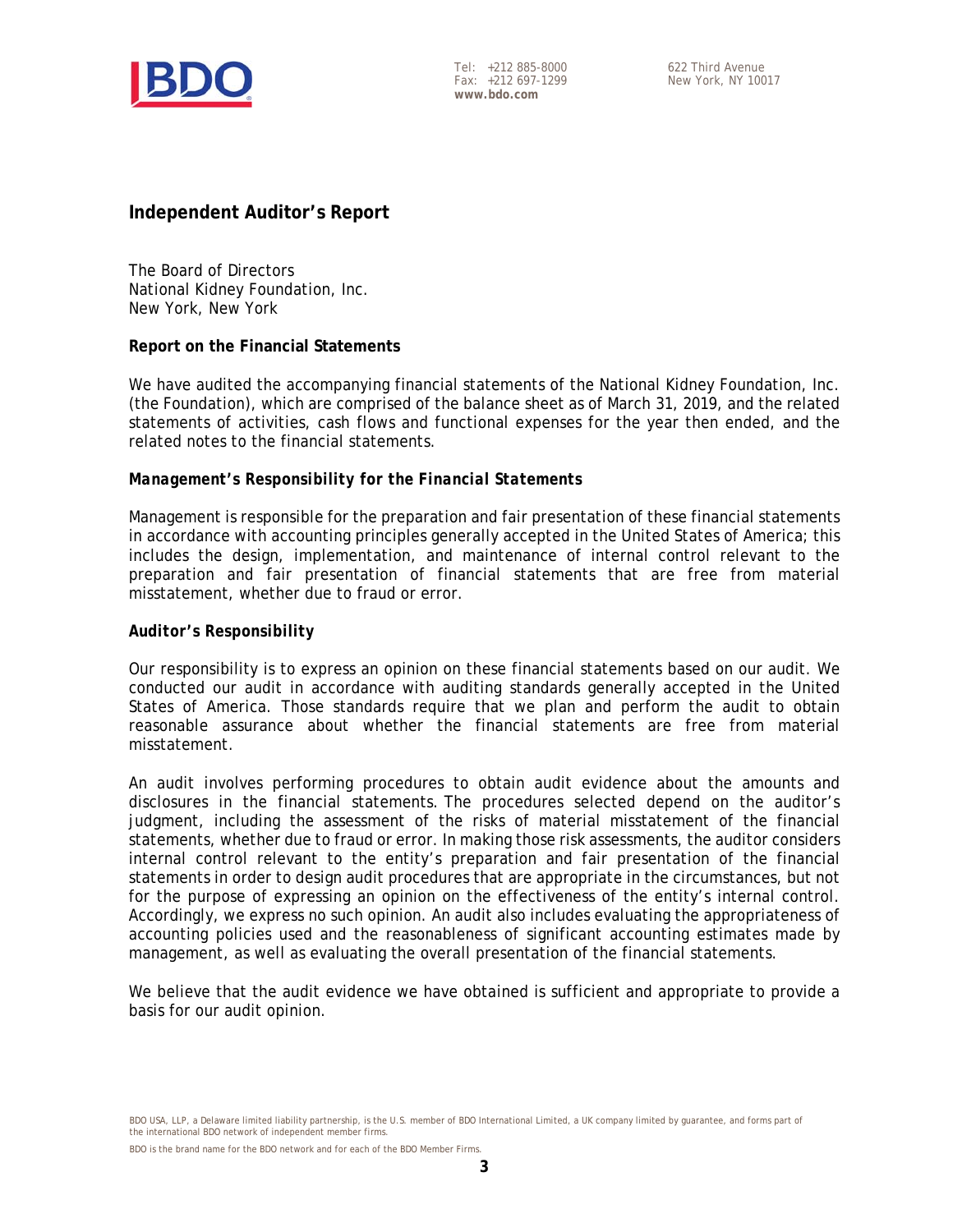

# *Opinion*

In our opinion, the financial statements referred to above present fairly, in all material respects, the financial position of the National Kidney Foundation, Inc. as of March 31, 2019, and the results of its operations and its cash flows for the year then ended, in accordance with accounting principles generally accepted in the United States of America.

# **Report on Summarized Comparative Information**

We have previously audited the Foundation's 2018 financial statements and our report, dated July 27, 2018, expressed an unmodified opinion on those audited financial statements. In our opinion, the summarized comparative information presented herein as of and for the year ended March 31, 2018 is consistent, in all material respects, with the audited financial statements from which it has been derived.

BDO USA, LLP

August 8, 2019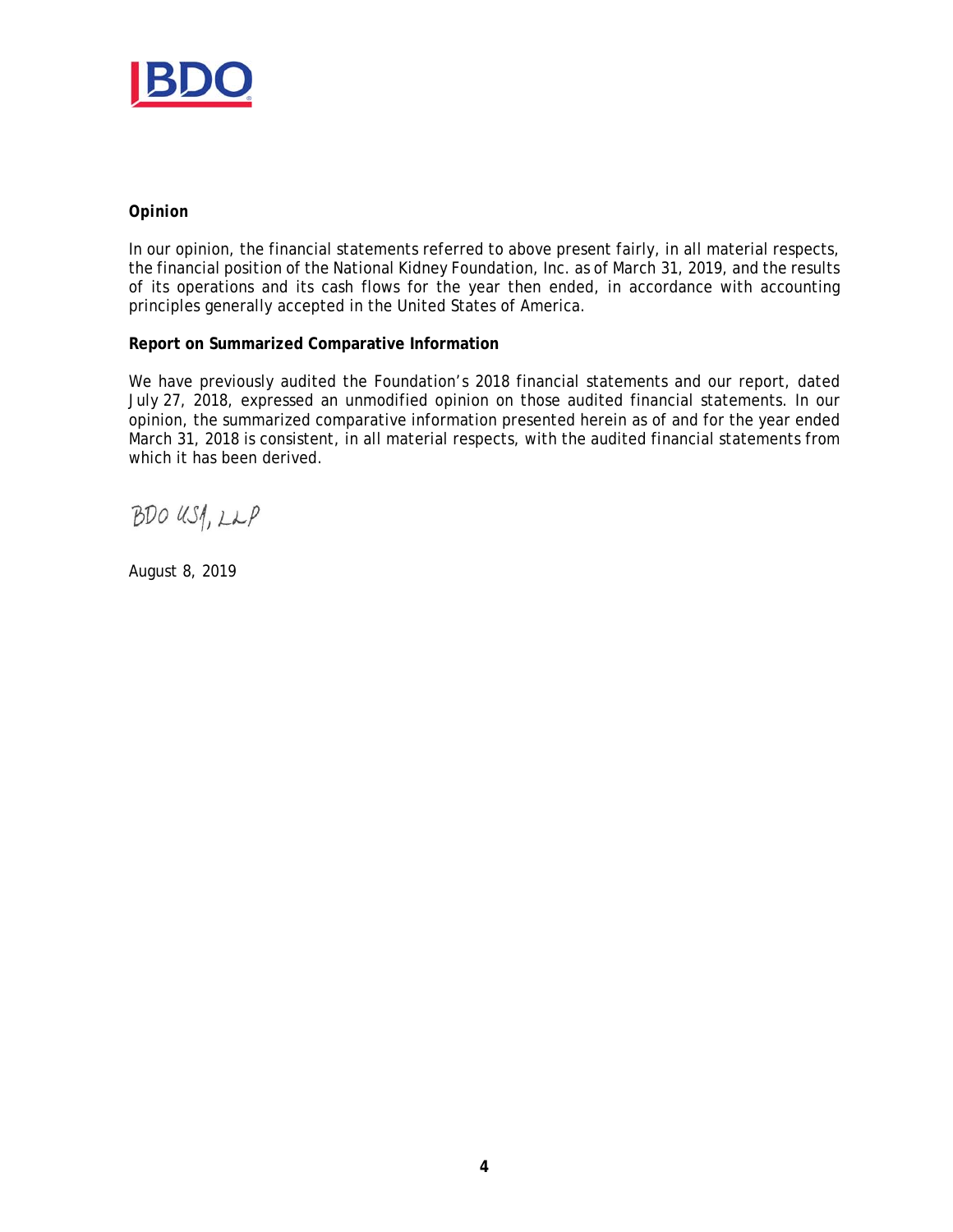# **Balance Sheet (with comparative totals for 2018)**

| March 31,                                                                                                                                                                                                                                                                                                                                                       | 2019                                       | 2018                              |
|-----------------------------------------------------------------------------------------------------------------------------------------------------------------------------------------------------------------------------------------------------------------------------------------------------------------------------------------------------------------|--------------------------------------------|-----------------------------------|
| Assets                                                                                                                                                                                                                                                                                                                                                          |                                            |                                   |
| <b>Current Assets</b><br>Cash and cash equivalents<br>Investments, at fair value (Note 4)<br>Investments held under split-interest agreements (Notes 4<br>and $7)$                                                                                                                                                                                              | \$<br>4,873,808 \$<br>9,108,216<br>138,513 | 3,088,139<br>7,765,967<br>115,262 |
| Due from Affiliates, principally share of Affiliate<br>contributions, less allowance for uncollectible amounts of<br>\$229,626 and \$142,026 for 2019 and 2018, respectively (Note 5)<br>Other receivables, less allowance for uncollectible amount of<br>\$386,101 and \$323,350 for 2019 and 2018, respectively (Note 5)<br>Prepaid expenses and other assets | 446,131<br>1,546,645<br>1,325,472          | 248,181<br>2,098,175<br>1,491,119 |
| <b>Total Current Assets</b>                                                                                                                                                                                                                                                                                                                                     | 17,438,785                                 | 14,806,843                        |
| Long-term Investments, at fair value (Note 4)                                                                                                                                                                                                                                                                                                                   | 3,145,814                                  | 3,104,830                         |
| Investments Held Under Split-Interest Agreements, net of current<br>portion (Notes 4 and 7)                                                                                                                                                                                                                                                                     | 330,840                                    | 285,144                           |
| Other Receivables, net of current portion and discount for<br>present value (Note 5)                                                                                                                                                                                                                                                                            | 19,592                                     | 246,012                           |
| Prepaid Expenses and Other Assets, net of current portion                                                                                                                                                                                                                                                                                                       | 143,198                                    | 114,661                           |
| Fixed Assets, Net (Note 6)                                                                                                                                                                                                                                                                                                                                      | 348,446                                    | 211,759                           |
| Beneficial Interest in a Perpetual Trust (Note 8)                                                                                                                                                                                                                                                                                                               | 2,183,332                                  | 2,225,166                         |
| <b>Total Assets</b>                                                                                                                                                                                                                                                                                                                                             | \$<br>23,610,007 \$                        | 20,994,415                        |
| Liabilities                                                                                                                                                                                                                                                                                                                                                     |                                            |                                   |
| <b>Current Liabilities</b><br>Accounts payable and accrued expenses<br>Payable to beneficiaries<br>Deferred income (Note 9)                                                                                                                                                                                                                                     | \$<br>2,981,666 \$<br>41,447<br>5,625,649  | 2,427,350<br>35,882<br>5,689,249  |
| <b>Total Current Liabilities</b>                                                                                                                                                                                                                                                                                                                                | 8,648,762                                  | 8,152,481                         |
| Payable to Beneficiaries, net of current portion                                                                                                                                                                                                                                                                                                                | 330,840                                    | 285,144                           |
| Deferred Income, net of current portion (Note 9)                                                                                                                                                                                                                                                                                                                | 417,910                                    | 224,930                           |
| <b>Accrued Compensation (Note 11)</b>                                                                                                                                                                                                                                                                                                                           | 142,891                                    | 136,567                           |
| Deferred Rent                                                                                                                                                                                                                                                                                                                                                   | 1,741,066                                  | 1,528,601                         |
| <b>Total Liabilities</b>                                                                                                                                                                                                                                                                                                                                        | 11,281,469                                 | 10,327,723                        |
| Commitments (Notes 7, 11 and 12)<br>Net Assets (Notes 13 and 14):<br>Without donor restrictions<br>With donor restrictions                                                                                                                                                                                                                                      | 4,774,740<br>7,553,798                     | 3,264,753<br>7,401,939            |
| <b>Total Net Assets</b>                                                                                                                                                                                                                                                                                                                                         | 12,328,538                                 | 10,666,692                        |
| <b>Total Liabilities and Net Assets</b>                                                                                                                                                                                                                                                                                                                         | \$<br>23,610,007 \$                        | 20,994,415                        |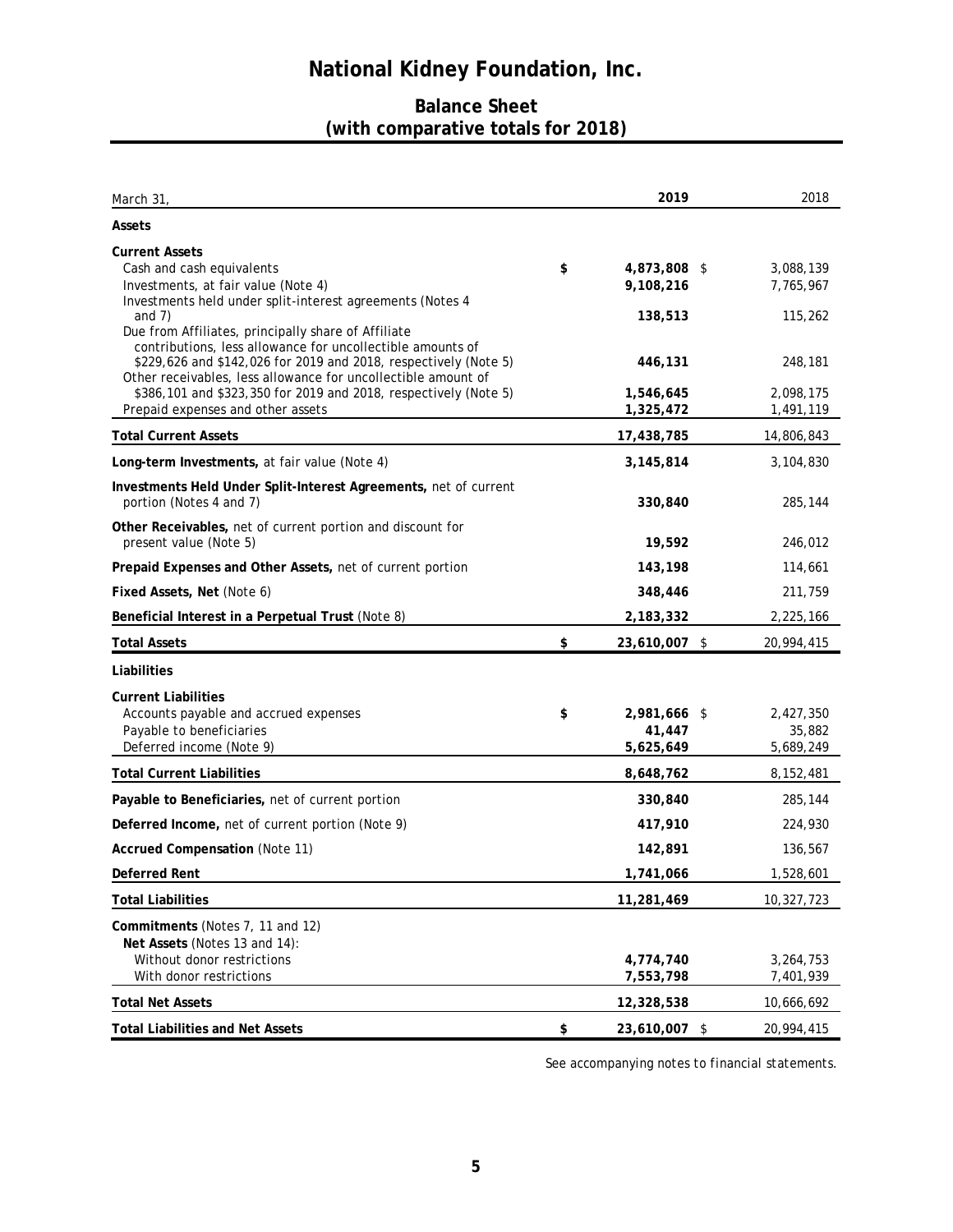# **Statement of Activities (with comparative totals for 2018)**

*Year ended March 31,* 

|                                                                               | <b>Without Donor</b> |                                   | Total         |            |  |
|-------------------------------------------------------------------------------|----------------------|-----------------------------------|---------------|------------|--|
|                                                                               | Restrictions         | <b>With Donor</b><br>Restrictions | 2019          | 2018       |  |
| <b>Support and Revenue</b>                                                    |                      |                                   |               |            |  |
| Support from the public:                                                      |                      |                                   |               |            |  |
| Received directly - contributions<br>Received indirectly - share of affiliate | \$<br>8,081,444 \$   | 894,568 \$                        | 8,976,012 \$  | 11,564,018 |  |
| contributions                                                                 | 1,811,949            |                                   | 1,811,949     | 1,491,732  |  |
| Received indirectly - contributions                                           | 571,602              | 25,421                            | 597,023       | 679,260    |  |
|                                                                               | 10,464,995           | 919,989                           | 11,384,984    | 13,735,010 |  |
| Revenue from sales of donated vehicles                                        | 2,916,693            |                                   | 2,916,693     | 3,278,859  |  |
| Less cost of sales                                                            | 915,990              |                                   | 915,990       | 1,042,245  |  |
| Net Revenue from Sales of Donated Vehicles                                    | 2,000,703            |                                   | 2,000,703     | 2,236,614  |  |
| Revenue from special events                                                   | 13,071,783           |                                   | 13,071,783    | 12,986,175 |  |
| Less direct benefit to donor costs                                            | 1,213,051            |                                   | 1,213,051     | 1,295,806  |  |
| Net Revenue from Special Events                                               | 11,858,732           |                                   | 11,858,732    | 11,690,369 |  |
| <b>Total Support from the Public</b>                                          | 24,324,430           | 919,989                           | 25,244,419    | 27,661,993 |  |
| Program service support and fees                                              | 10,198,851           |                                   | 10,198,851    | 11,078,733 |  |
| Royalties                                                                     | 2,259,810            |                                   | 2,259,810     | 2,245,318  |  |
| Dues - professional members                                                   | 758,293              |                                   | 758,293       | 740,521    |  |
| Investment income, net                                                        | 62,766               | 140,425                           | 203,191       | 683,449    |  |
| Government grants                                                             | 615,869              |                                   | 615,869       |            |  |
| Other, net                                                                    | 416,558              |                                   | 416,558       | 671,850    |  |
| Net assets released from restrictions                                         | 908,555              | (908, 555)                        |               |            |  |
| <b>Total Revenue</b>                                                          | 15,220,702           | (768, 130)                        | 14,452,572    | 15,419,871 |  |
| <b>Total Support and Revenue</b>                                              | \$<br>39,545,132 \$  | 151,859 \$                        | 39,696,991 \$ | 43,081,864 |  |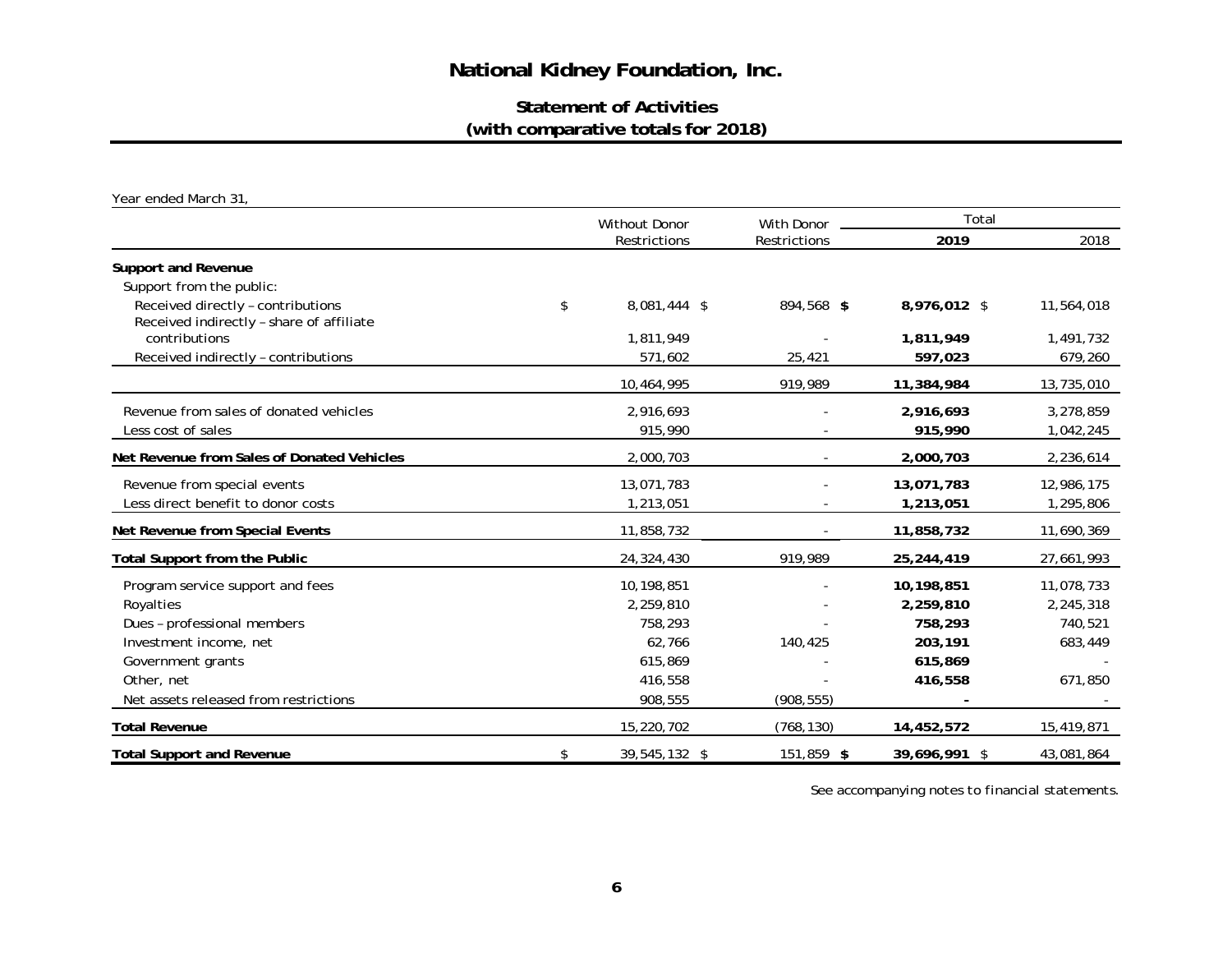# **Statement of Activities (with comparative totals for 2018)**

*Year ended March 31,* 

|                                      | <b>Without Donor</b> | With Donor   | Total         |            |  |
|--------------------------------------|----------------------|--------------|---------------|------------|--|
|                                      | Restrictions         | Restrictions | 2019          | 2018       |  |
| Expenses                             |                      |              |               |            |  |
| Program services:                    |                      |              |               |            |  |
| Research                             | \$<br>2,604,007 \$   | $-$ \$       | 2,604,007 \$  | 2,023,140  |  |
| Public health education              | 3,406,060            |              | 3,406,060     | 3,224,549  |  |
| Professional education               | 11,511,326           |              | 11,511,326    | 11,914,204 |  |
| Patient services                     | 4,325,990            |              | 4,325,990     | 3,766,563  |  |
| Community services and assistance to |                      |              |               |            |  |
| affiliates                           | 9,625,752            |              | 9,625,752     | 9,592,784  |  |
| <b>Total Program Services</b>        | 31,473,135           |              | 31,473,135    | 30,521,240 |  |
| Supporting services:                 |                      |              |               |            |  |
| Fundraising                          | 3, 164, 364          |              | 3, 164, 364   | 3,373,886  |  |
| Management and general               | 3,397,646            |              | 3,397,646     | 3,413,517  |  |
| <b>Total Supporting Services</b>     | 6,562,010            |              | 6,562,010     | 6,787,403  |  |
| <b>Total Expenses</b>                | 38,035,145           |              | 38,035,145    | 37,308,643 |  |
| Inherent Contribution (Note 1)       |                      |              |               | 2,640,664  |  |
| Change in Net Assets                 | 1,509,987            | 151,859      | 1,661,846     | 8,413,885  |  |
| Net Assets, beginning of year        | 3,264,753            | 7,401,939    | 10,666,692    | 2,252,807  |  |
| Net Assets, end of year              | \$<br>4,774,740 \$   | 7,553,798 \$ | 12,328,538 \$ | 10,666,692 |  |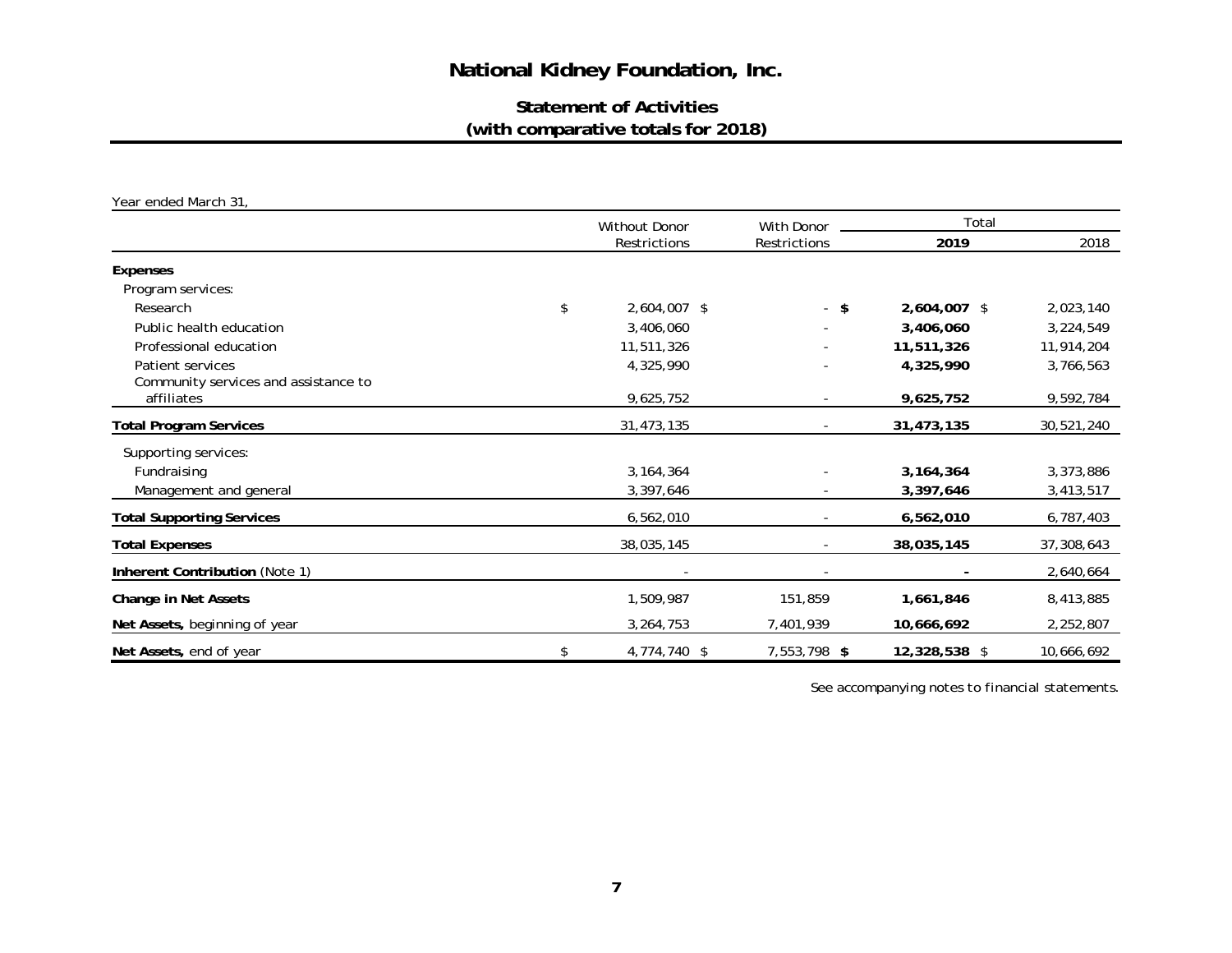# **Statement of Cash Flows (with comparative totals for 2018)**

| Year ended March 31,                                                                                                                                       | 2019                                             | 2018                                                       |
|------------------------------------------------------------------------------------------------------------------------------------------------------------|--------------------------------------------------|------------------------------------------------------------|
| Cash Flows from Operating Activities<br>Change in net assets<br>Adjustments to reconcile change in net assets to net cash<br>used in operating activities: | \$<br>1,661,846 \$                               | 8,413,885                                                  |
| Depreciation and amortization<br>Allowance for uncollectible accounts<br>Net realized and unrealized losses (gains) on                                     | 122,008<br>150,351                               | 144,648<br>(63, 282)                                       |
| investments<br>Donated stocks<br>Contribution of beneficial interest in charitable                                                                         | 135,630<br>(239, 120)                            | (486, 342)<br>(2,669,284)                                  |
| remainder trust<br>Contribution of other investment<br>(Increase) decrease in assets:                                                                      |                                                  | (2, 186, 868)<br>(1, 166, 738)                             |
| Due from affiliates<br>Other receivables<br>Prepaid expenses and other assets<br>Increase (decrease) in liabilities:                                       | (285, 551)<br>715,200<br>137,110                 | 389,210<br>3,134,584<br>(275, 042)                         |
| Accounts payable and accrued expenses<br>Deferred income<br>Deferred rent<br>Payable to beneficiaries<br>Accrued compensation                              | 554,316<br>129,380<br>212,465<br>51,261<br>6,324 | (1,809,189)<br>1,311,307<br>277,909<br>(13, 335)<br>22,243 |
| Net Cash Provided by Operating Activities                                                                                                                  | 3,351,220                                        | 5,023,706                                                  |
| Cash Flows from Investing Activities<br>Purchases of fixed assets<br>Proceeds from sale of investments<br>Purchases of investments                         | (258, 695)<br>5,784,566<br>(7,091,422)           | (151, 551)<br>511,543<br>(428, 729)                        |
| Net Cash Used in Investing Activities                                                                                                                      | (1, 565, 551)                                    | (68, 737)                                                  |
| <b>Cash Flows from Financing Activities</b><br>Repayments on line of credit                                                                                |                                                  | (3,700,000)                                                |
| Net Cash Used In Financing Activities                                                                                                                      |                                                  | (3,700,000)                                                |
| Net Increase in Cash and Cash Equivalents                                                                                                                  | 1,785,669                                        | 1,254,969                                                  |
| Cash and Cash Equivalents, beginning of year                                                                                                               | 3,088,139                                        | 1,833,170                                                  |
| Cash and Cash Equivalents, end of year                                                                                                                     | \$<br>4,873,808 \$                               | 3,088,139                                                  |
| Supplemental Disclosure of Cash Flow Information<br>Cash paid for interest                                                                                 | \$<br>7,861 \$                                   | 78,268                                                     |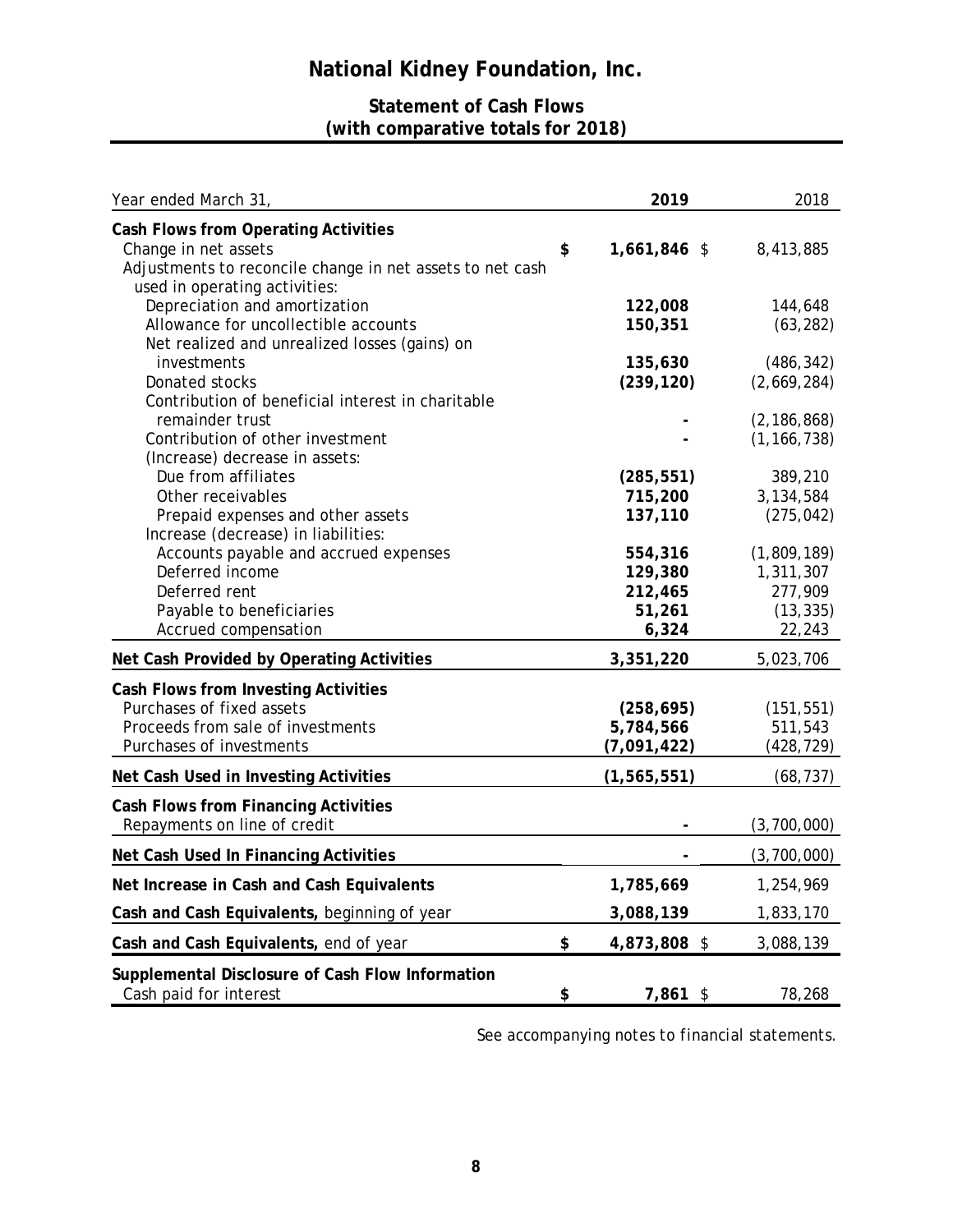# **Statement of Functional Expenses (with comparative totals for 2018)**

# *Year ended March 31,*

| rear ended March 31,                                                  | Program Services   |                            |                           |                         |                                                          |                  | <b>Supporting Services</b> |                           |                                                                                                               |                                 | Total         |               |
|-----------------------------------------------------------------------|--------------------|----------------------------|---------------------------|-------------------------|----------------------------------------------------------|------------------|----------------------------|---------------------------|---------------------------------------------------------------------------------------------------------------|---------------------------------|---------------|---------------|
|                                                                       | Research           | Public Health<br>Education | Professional<br>Education | <b>Patient Services</b> | Community<br>Services and<br>Assistance to<br>Affiliates | Total            | Fundraising                | Management<br>and General | Special Events,<br><b>Direct Benefit</b><br>Costs and<br><b>Donated Vehicles</b><br><b>Costs and Expenses</b> | Total<br>Supporting<br>Services | 2019          | 2018          |
| Salaries                                                              | 720,303 \$<br>\$   | 1,940,610 \$               | 4,231,426 \$              | 1,895,009 \$            | 4,831,757 \$                                             | 13,619,105<br>\$ | 472,232 \$                 | 1,946,667 \$              | $-5$                                                                                                          | 2,418,899<br>- \$               | 16,038,004 \$ | 15,960,456    |
| Retirement benefits                                                   | 16,220             | 53,432                     | 71,333                    | 38,820                  | 96,220                                                   | 276,025          | 13,002                     | 53,599                    |                                                                                                               | 66,601                          | 342,626       | 328,696       |
| Payroll taxes                                                         | 58,435             | 192,493                    | 256,982                   | 139,852                 | 346,638                                                  | 994,400          | 46,842                     | 193,093                   |                                                                                                               | 239,935                         | 1,234,335     | 1,340,332     |
| Other employee benefits                                               | 66,508             | 93,761                     | 600,967                   | 208,797                 | 554,267                                                  | 1,524,300        | 22,816                     | 94,054                    |                                                                                                               | 116,870                         | 1,641,170     | 1,698,059     |
| Awards and grants                                                     | 741,207            |                            |                           |                         |                                                          | 741,207          |                            |                           |                                                                                                               |                                 | 741,207       | 547,135       |
| Patient financial assistance                                          |                    |                            |                           | 588,328                 |                                                          | 588,328          |                            |                           |                                                                                                               |                                 | 588,328       | 463,153       |
| Professional fees and contract services                               | 445,749            | 135,875                    | 2,622,838                 | 326,284                 | 342,688                                                  | 3,873,434        | 158,635                    | 136,299                   | 160,621                                                                                                       | 455,555                         | 4,328,989     | 4,234,909     |
| Office supplies and expenses                                          | 13,671             | 54,873                     | 91,338                    | 93,233                  | 443,229                                                  | 696,344          | 12,428                     | 43,840                    | 107,814                                                                                                       | 164,082                         | 860,426       | 940,518       |
| Telephone                                                             | 11,392             | 36,500                     | 57,733                    | 32,996                  | 79,572                                                   | 218,193          | 9,395                      | 36,614                    |                                                                                                               | 46,009                          | 264,202       | 287,647       |
| Postage and shipping                                                  | 3,737              | 15,083                     | 60,837                    | 44,651                  | 98,250                                                   | 222,558          | 218,409                    | 11,934                    |                                                                                                               | 230,343                         | 452,901       | 521,544       |
| Building occupancy                                                    | 134,045            | 441,559                    | 613,783                   | 320,831                 | 796,081                                                  | 2,306,299        | 107,450                    | 442,937                   |                                                                                                               | 550,387                         | 2,856,686     | 2,874,342     |
| Equipment repairs and maintenance                                     | 39,882             | 131,377                    | 181,543                   | 97,983                  | 238,274                                                  | 689,059          | 242,889                    | 131,787                   |                                                                                                               | 374,676                         | 1,063,735     | 1,036,708     |
| Insurance                                                             | 9,470              | 31,197                     | 41,648                    | 23,566                  | 75,626                                                   | 181,507          | 14,051                     | 31,294                    |                                                                                                               | 45,345                          | 226,852       | 259,922       |
| Printing and publications                                             | 2,711              | 5,530                      | 825,644                   | 44,502                  | 109,524                                                  | 987,911          | 192,834                    | 5,174                     |                                                                                                               | 198,008                         | 1,185,919     | 1,160,628     |
| Marketing and promotion                                               | 16,740             | 43,172                     | 88,585                    | 45,079                  | 382,006                                                  | 575,582          | 442,490                    | 43,073                    |                                                                                                               | 485,563                         | 1,061,145     | 1,011,291     |
| Conferences and meetings                                              | 203,993            | 45,728                     | 1,263,603                 | 222,853                 | 726,727                                                  | 2,462,904        | 966,927                    | 42,981                    | 944,616                                                                                                       | 1,954,524                       | 4,417,428     | 4,256,568     |
| Meetings and travel                                                   | 73,110             | 29,911                     | 229,515                   | 88,836                  | 132,278                                                  | 553,650          | 76,740                     | 29,549                    |                                                                                                               | 106,289                         | 659,939       | 680,231       |
| Cost of donated vehicles, provider fees                               |                    |                            |                           |                         |                                                          |                  |                            |                           | 915,990                                                                                                       | 915,990                         | 915,990       | 1,042,245     |
| Dues and subscriptions                                                | 5,608              | 18,474                     | 30,080                    | 13,710                  | 90,504                                                   | 158,376          | 5,340                      | 18,532                    |                                                                                                               | 23,872                          | 182,248       | 183,503       |
| Cost of goods sold                                                    |                    |                            | 43,679                    |                         |                                                          | 43,679           |                            |                           |                                                                                                               |                                 | 43,679        | 46,490        |
| Miscellaneous expenses                                                | 35,450             | 117,458                    | 174,391                   | 86,836                  | 247,847                                                  | 661,982          | 157,254                    | 117,133                   |                                                                                                               | 274,387                         | 936,369       | 627,669       |
|                                                                       | 2,598,231          | 3,387,033                  | 11,485,925                | 4,312,166               | 9,591,488                                                | 31,374,843       | 3, 159, 734                | 3,378,560                 | 2,129,041                                                                                                     | 8,667,335                       | 40,042,178    | 39,502,046    |
| Depreciation and amortization                                         | 5,776              | 19,027                     | 25,401                    | 13,824                  | 34,264                                                   | 98,292           | 4,630                      | 19,086                    |                                                                                                               | 23,716                          | 122,008       | 144,648       |
|                                                                       | 2,604,007          | 3,406,060                  | 11,511,326                | 4,325,990               | 9,625,752                                                | 31,473,135       | 3, 164, 364                | 3,397,646                 | 2,129,041                                                                                                     | 8,691,051                       | 40, 164, 186  | 39,646,694    |
| Less direct benefit costs                                             |                    |                            |                           |                         |                                                          |                  |                            | $\sim$                    | (1, 213, 051)                                                                                                 | (1, 213, 051)                   | (1, 213, 051) | (1, 295, 806) |
| Donated vehicles cost of sales and selling<br>expenses                |                    |                            |                           |                         |                                                          |                  |                            |                           | (915, 990)                                                                                                    | (915, 990)                      | (915, 990)    | (1,042,245)   |
| Total Expenses Reported by Function in<br>the Statement of Activities | 2,604,007 \$<br>\$ | 3,406,060 \$               | 11,511,326 \$             | 4,325,990 \$            | 9,625,752 \$                                             | 31,473,135 \$    | 3,164,364 \$               | 3,397,646 \$              | $-$ \$                                                                                                        | 6,562,010<br>$^{\circ}$         | 38,035,145 \$ | 37,308,643    |
| Current Year Percentages (%)                                          | 6.85               | 8.96                       | 30.26                     | 11.37                   | 25.31                                                    | 82.75            | 8.32                       | 8.93                      | $\sim$                                                                                                        | 17.25                           | 100%          |               |
| Last Year's Percentages (%)                                           | 5.42               | 8.64                       | 31.93                     | 10.10                   | 25.71                                                    | 81.81            | 9.04                       | 9.15                      | $\sim$                                                                                                        | 18.19                           |               | 100%          |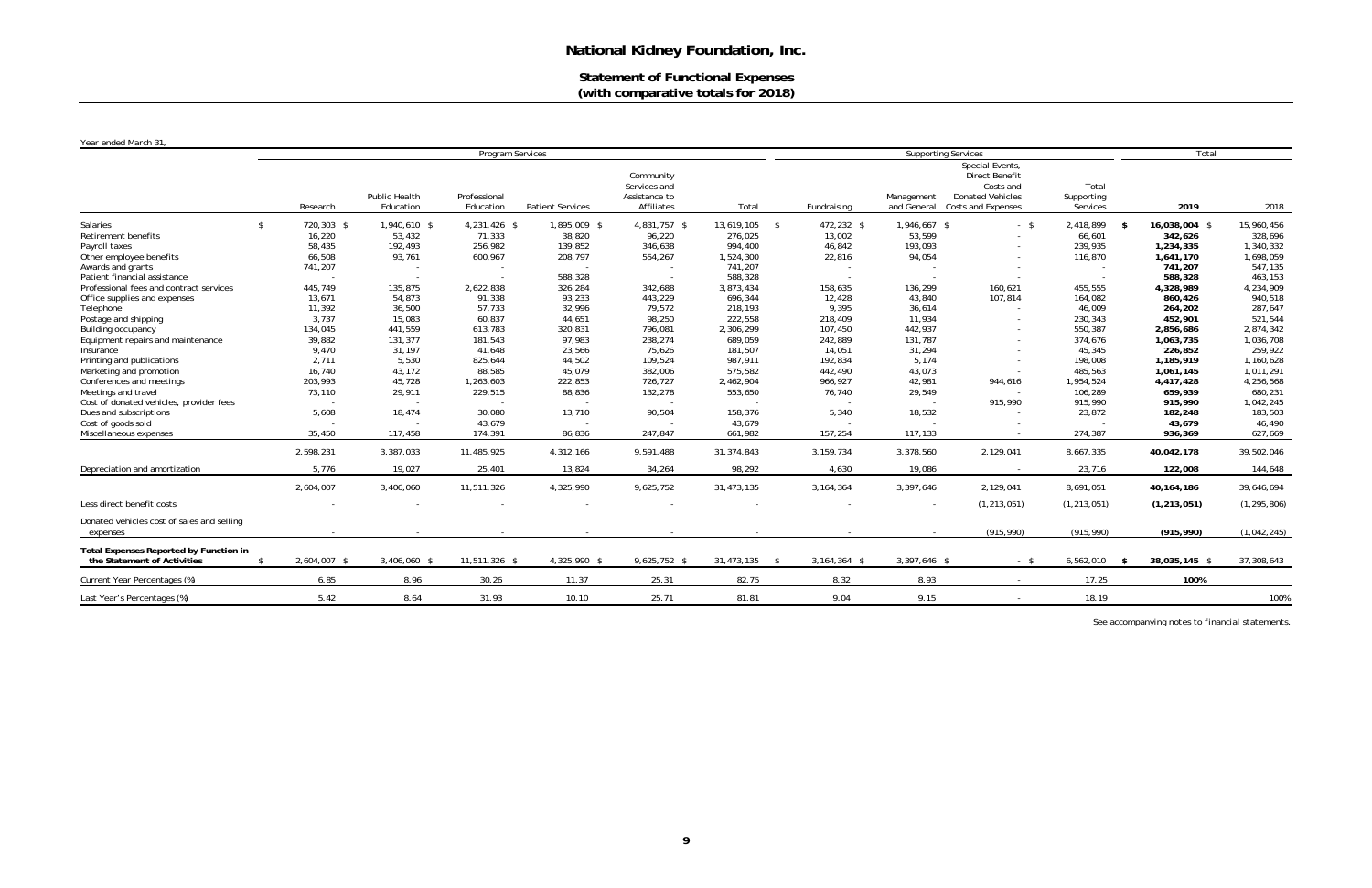# **Notes to Financial Statements**

# **1. Nature of Organization**

The National Kidney Foundation, Inc. (the Foundation), headquartered in New York City, is dedicated to the awareness, prevention, and treatment of kidney disease for hundreds of thousands of healthcare professionals, millions of patients and their families, and tens of millions of Americans at risk. The Foundation has a chartered network of 10 affiliated organizations (Affiliates) and 29 regional offices as of March 31, 2019 across the country to implement its mission to prevent kidney and urinary tract diseases, improve the health and well-being of individuals and families affected by these diseases, and increase the availability of all organs for transplantation. Founded in 1950 to address the critical impact of the diseases referred to above, the Foundation conducts nationwide educational campaigns about the role of the kidney in maintaining overall health, the importance of early detection, and organ donation and transplantation. Under the provisions of a charter with the Foundation, each Affiliate must meet certain requirements regarding organizational structure, program services, and fundraising.

On June 15, 2017, the Board of Directors of the National Kidney Foundation of Maryland, Inc. (NKF Maryland) voted to become a division of the Foundation. On August 31, 2017, all activities of NKF Maryland ceased with the exceptions of administrative actions necessary to terminate NKF Maryland's charter and distribute the remaining assets to the Foundation, all of which were accomplished on or before March 31, 2018.

On December 15, 2016, the Board of Directors of the National Kidney Foundation of West Tennessee (NKF West Tennessee) voted to become a division of the Foundation. On July 31, 2017, all activities of NKF West Tennessee ceased with the exception of administrative actions necessary to terminate NKF West Tennessee's charter and distribute the remaining assets to the Foundation, all of which were accomplished on or before March 31, 2018.

When the Foundation acquired control of NKF Maryland and NKF West Tennessee, the transaction was affected without the transfer of consideration, and as such, the net assets of NKF Maryland as of August 31, 2017, and NKF West Tennessee as of July 31, 2017, totaling \$2,640,664, were contributed to the Foundation. Detail of such transactions were as follows:

| Cash                       | \$<br>55,693    |
|----------------------------|-----------------|
| Investments                | 2,786,686       |
| Accounts receivable        | 14,085          |
| Prepaid expenses           | 15,405          |
| Fixed assets               | 108,013         |
| Other assets               | 6,461           |
| Liabilities                | (345, 679)      |
| <b>Net Assets Acquired</b> | \$<br>2,640,664 |

# **2. Summary of Significant Accounting Policies**

# *Basis of Presentation*

The financial statements have been prepared on the accrual basis of accounting and conform to accounting principles generally accepted in the United States of America (U.S. GAAP). In the balance sheet, assets and liabilities are presented in order of liquidity or conversion to cash and their maturity resulting in the use of cash, respectively.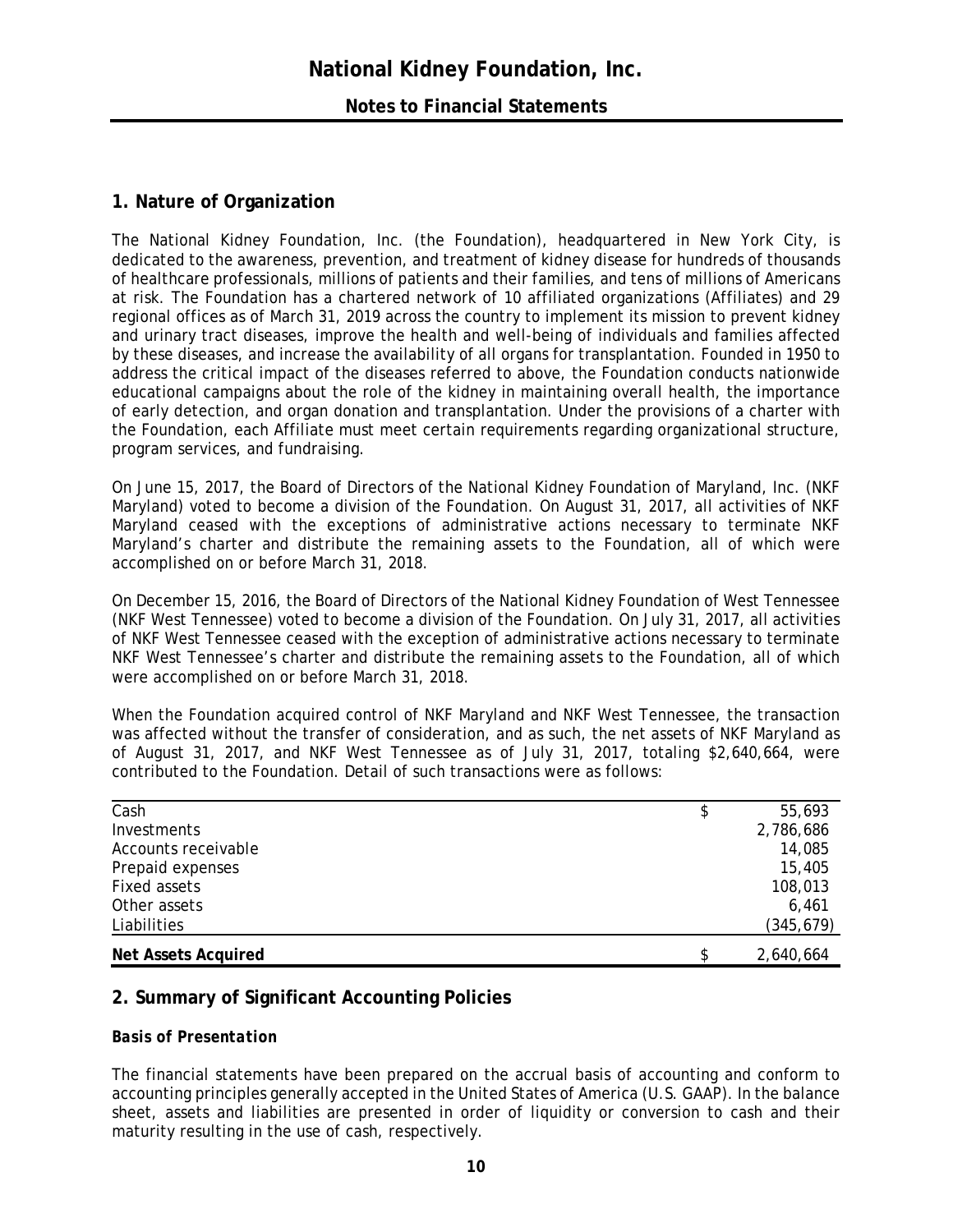# *Financial Statement Presentation*

The classification of a not-for-profit organization's net assets and its support, revenue and expenses is based on the existence or absence of donor-imposed restrictions. It requires that the amounts for each class of net assets with donor restrictions and without donor restrictions be displayed in a balance sheet and that the amounts of change in each of those classes of net assets be displayed in a statement of activities.

These classes are defined as follows:

*Net Assets with Donor Restrictions* – Net assets resulting from contributions and other inflows of assets whose use by the Foundation is limited by donor-imposed stipulations that must be maintained in perpetuity or otherwise removed by either actions of the Foundation pursuant to donor-imposed stipulations and/or the passage of time. When such stipulations end or are fulfilled, such net assets with donor restrictions are reclassified to net assets without donor restrictions and reported in the statement of activities.

*Net Assets without Donor Restrictions* – Net assets that are without donor-imposed stipulations and/or net assets which the Board of Directors has discretionary control to use in carrying out the operations of the Foundation in accordance with its charter and by-laws.

# *Cash and Cash Equivalents*

The Foundation considers highly liquid financial instruments, excluding cash held in trust or held as part of the investment portfolio, with maturities of three months or less when purchased to be cash equivalents.

From time to time, the Foundation's cash balances exceed the Federal Depository Insurance Coverage (FDIC) limit. The Foundation does not believe it is exposed to any significant risk from cash and cash equivalents.

# *Fair Value Measurements*

Financial Accounting Standards Board (FASB) Accounting Standards Codification (ASC) 820, "Fair Value Measurement," established a hierarchy for inputs used in measuring fair value that maximize the use of observable inputs and minimize the use of unobservable inputs, requiring that inputs that are most observable be used when available. Observable inputs are inputs that market participants operating within the same marketplace as the Foundation would use in pricing the Foundation's asset or liability based on independently derived and observable market data. Unobservable inputs are inputs that cannot be sourced from a broad active market in which assets or liabilities identical or similar to those of the Foundation are traded. The Foundation estimates the price of any assets for which there are only unobservable inputs by using assumptions that market participants that have investments in the same or similar assets would use as determined by the money managers for each investment based on best information available in the circumstances. The input hierarchy is broken down into three levels based on the degree to which the exit price is independently observable or determinable as follows:

*Level 1* – Valuations are based on quoted market prices in active markets for identical assets or liabilities. Since valuations are based on quoted prices that are readily and regularly available in an active market, valuation of these products does not entail a significant degree of judgment.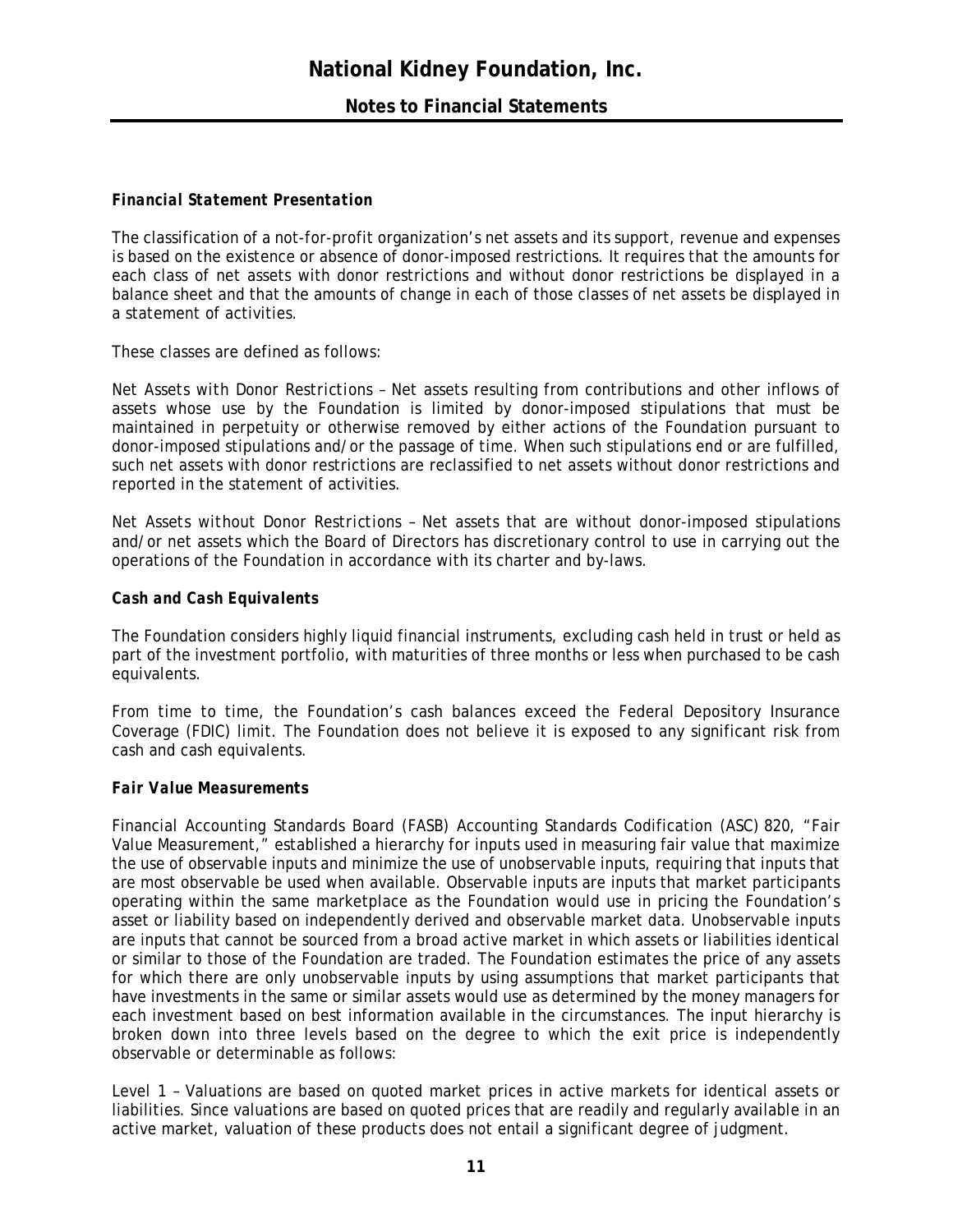# **Notes to Financial Statements**

*Level 2* – Valuations are based on: (a) quoted prices for similar assets or liabilities in active markets, (b) quoted prices for identical or similar assets or liabilities in inactive markets, (c) inputs other than quoted prices that are observable for the asset or liability, and (d) inputs that are derived principally from or corroborated by observable market data by correlation or other means. If the asset or liability has a specified (contractual) term, the Level 2 input must be observable for substantially the full term of the asset or liability.

*Level 3* – Valuations are based on inputs that are unobservable and reflect management's best estimate of what market participants would use as fair value.

# *Investment Income*

Income earned from investments, including realized and unrealized gains and losses, is recorded in the net asset class owning the assets. Income earned from investments restricted in perpetuity, including realized and unrealized gains and losses, are recorded as net assets with donor restrictions and then released to net assets without donor restrictions through appropriations made in accordance with the Foundation's spending policy.

#### *Due from Affiliates and Share of Affiliate Contributions*

The Foundation and its Affiliates have agreements under which a portion of contributions received by Affiliates is shared with the Foundation. Amounts received but not remitted by Affiliates are recorded by the Foundation as due from Affiliates in the balance sheet.

# *Fixed Assets*

Fixed assets are stated on the basis of cost or, as to donated assets, fair value on the date contributed. Depreciation is computed using the straight-line method over the estimated useful lives of the assets. Leasehold improvements are amortized over the shorter of the remaining period of the lease or their estimated useful lives.

| <b>Fixed Assets</b>     | Useful Lives |
|-------------------------|--------------|
| Furniture and equipment | 5-7 years    |
| Capitalized software    | 3-5 years    |

#### *Impairment of Long-Lived Assets*

The Foundation follows the provisions of ASC 360-10-35, "Accounting for the Impairment or Disposal of Long-Lived Assets," which requires the Foundation to review long-lived assets, including both fixed and intangible assets, for impairment whenever events or changes in business circumstances indicate that the carrying amount of an asset may not be fully recoverable. An impairment loss would be recognized when the estimated future cash flows from the use of the asset are less than the carrying amount of that asset. For the years ended March 31, 2019 and 2018, there has been no such loss.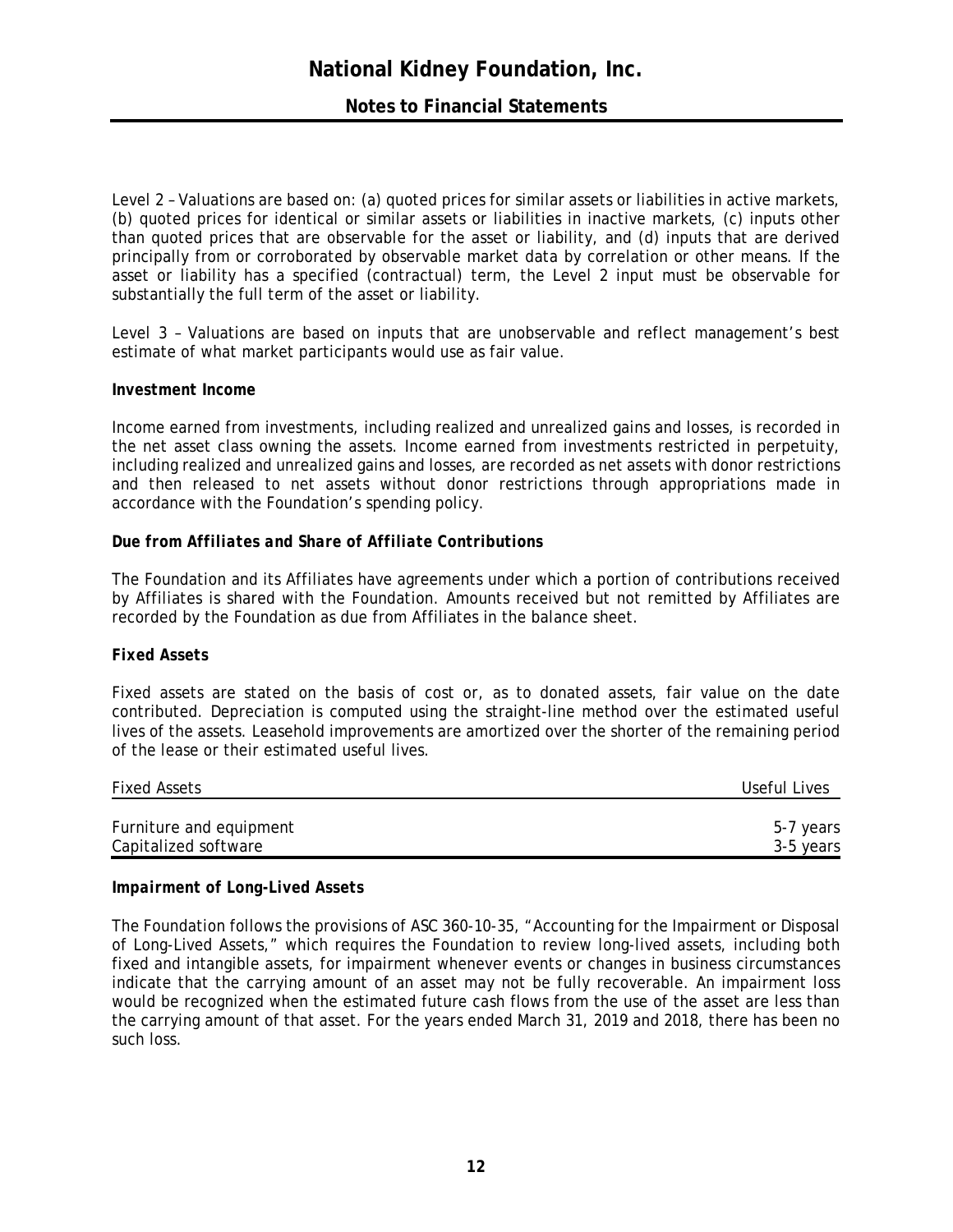# **Notes to Financial Statements**

# *Deferred Income*

Deferred income consists primarily of amounts received in advance for events, contracted programs, membership dues, and journal subscriptions that apply to future periods. Membership dues and subscription revenue are recognized as revenue over the respective membership and subscription periods. Revenues related to contracted programs are recognized upon expended efforts or progression of the program in accordance with the applicable agreement.

# *Deferred Rent*

Rent expense is recognized on a straight-line basis over the life of the lease. The difference between rent expense recognized and rental payments, as stipulated in the lease, is reflected as deferred rent in the balance sheet.

# *Revenue Recognition*

# *Contributions*

Contributions are recorded as revenue when received, or pledged unconditionally, at their net present value. Contributions received with donor stipulations that limit the use of the donated assets are reported as net assets with donor restrictions. When a donor restriction expires, that is, when a time restriction ends, or purpose restriction is fulfilled, net assets are reclassified to net assets without donor restrictions and reported in the statement of activities as net assets released from restrictions.

#### *Donated Vehicles*

The Foundation uses a third-party to administer its donated vehicles program. Donated vehicles are reported at the gross sales price on the statement of activities, which represents the fair market value at the time of the gift. There is no significant inventory of donated vehicles at any time during the fiscal year since the sale transaction mainly occurs immediately after the vehicle donation.

#### *Royalties*

The Foundation receives royalties on several of its publications that are provided to its medical professional members. The Foundation uses a third party for the management and distribution of these publications. Royalty revenue is recorded gross when earned.

# *Membership Dues and Subscriptions*

Membership dues and subscriptions are recognized as revenue over the applicable membership and subscription periods.

# *Program Service Fees*

Program service fees represent revenue recognized on Foundation programs. Revenue is recognized upon expended efforts or progression of the program, in accordance with the applicable agreement.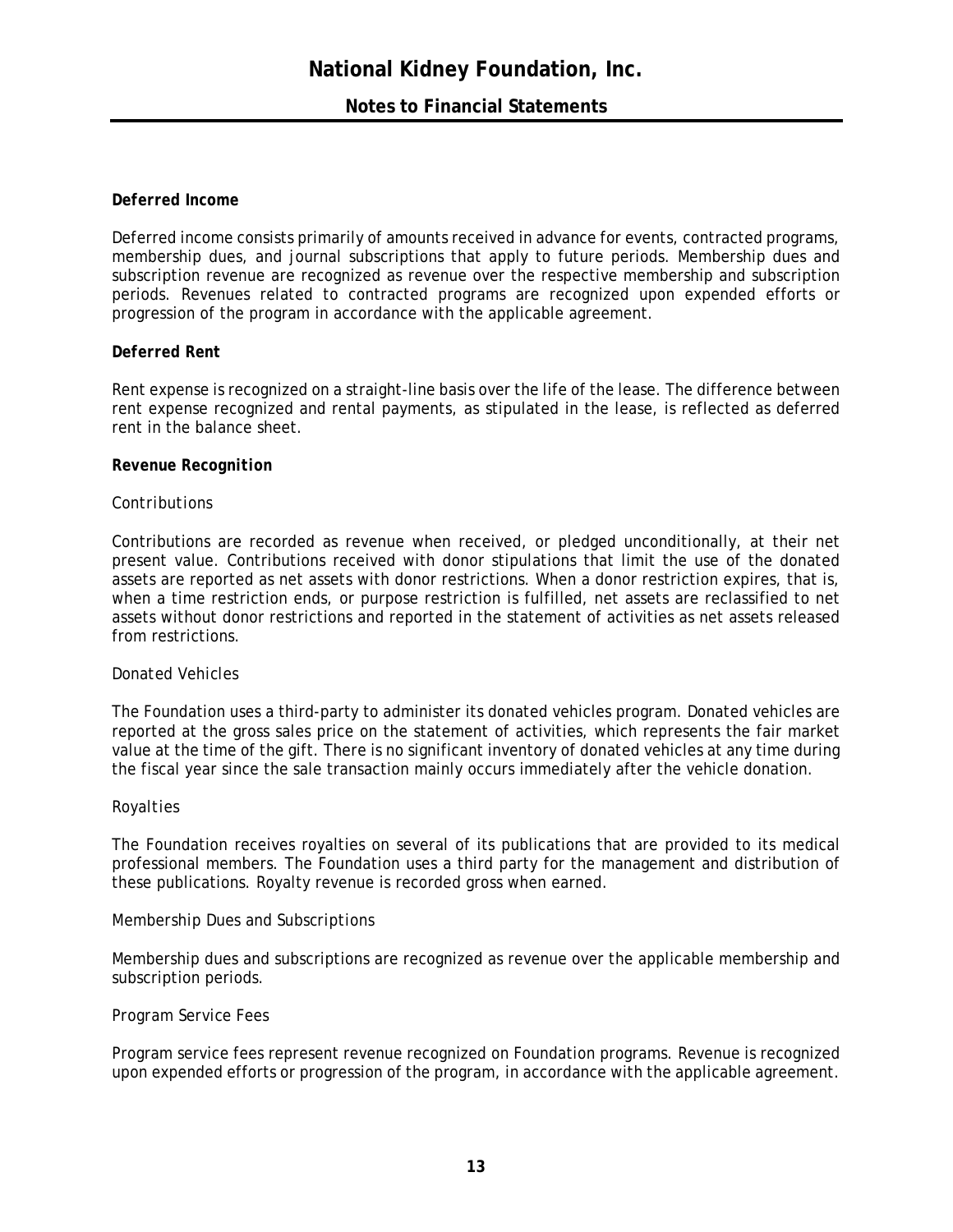# **Notes to Financial Statements**

#### *Other, Net*

Other, net is comprised of pass-through grants provided to patients, sales of educational materials and rebates, and commissions. Revenue is recognized when earned by the Foundation.

#### *Donated Services*

The Foundation's volunteers, comprised of physicians, allied health professionals, business and community leaders, kidney patients and their families, and others committed to the Foundation's mission, have made significant contributions of their time to the Foundation's programs and supporting services. The value of such volunteer services has not been reflected in the accompanying financial statements as it does not meet the criteria for revenue recognition as stated in ASC 958, "Not-for-Profit Entities."

#### *Components of Program Services*

#### *Research*

The Foundation sponsors research in the form of grants and scientific conferences, which seeks to answer key questions relating to kidney disease. Grants are provided for studies aimed at finding treatments or to prevent kidney disease, as well as to improve the quality of life and long-term outlook for people with chronic kidney disease. Scientific conferences bring together experts to address the clinical importance of emerging science related to specific issues and controversies in kidney disease.

#### *Public Health Education*

The Foundation's public health education efforts strive to teach the public about kidney-related issues such as causes of kidney disease and the importance of early detection. These efforts are made through the Foundation's legislative efforts, disbursement of educational brochures to the public, Your Kidneys and You educational program, the Big Ask Big Give program, online health guides on the Foundation's website, and awareness through media outreach.

#### *Professional Education*

The Foundation's program provides medical and health care professionals with tools needed to provide optimum patient care, as well as to meet professional licensing requirements. Products provided include toolkits, best practices, evidence-based practice guidelines, medical journals, continuing education webinars, and professional education conferences.

#### *Patient Services*

The patient services programs include initiatives to improve patients' health and quality of life. Programs include free screening for individuals at risk through the Kidney Early Evaluation Program (KEEP) Healthy, newsletters and a magazine, patient empowerment programs, the NKF Cares Help Line, and NKF Peers program.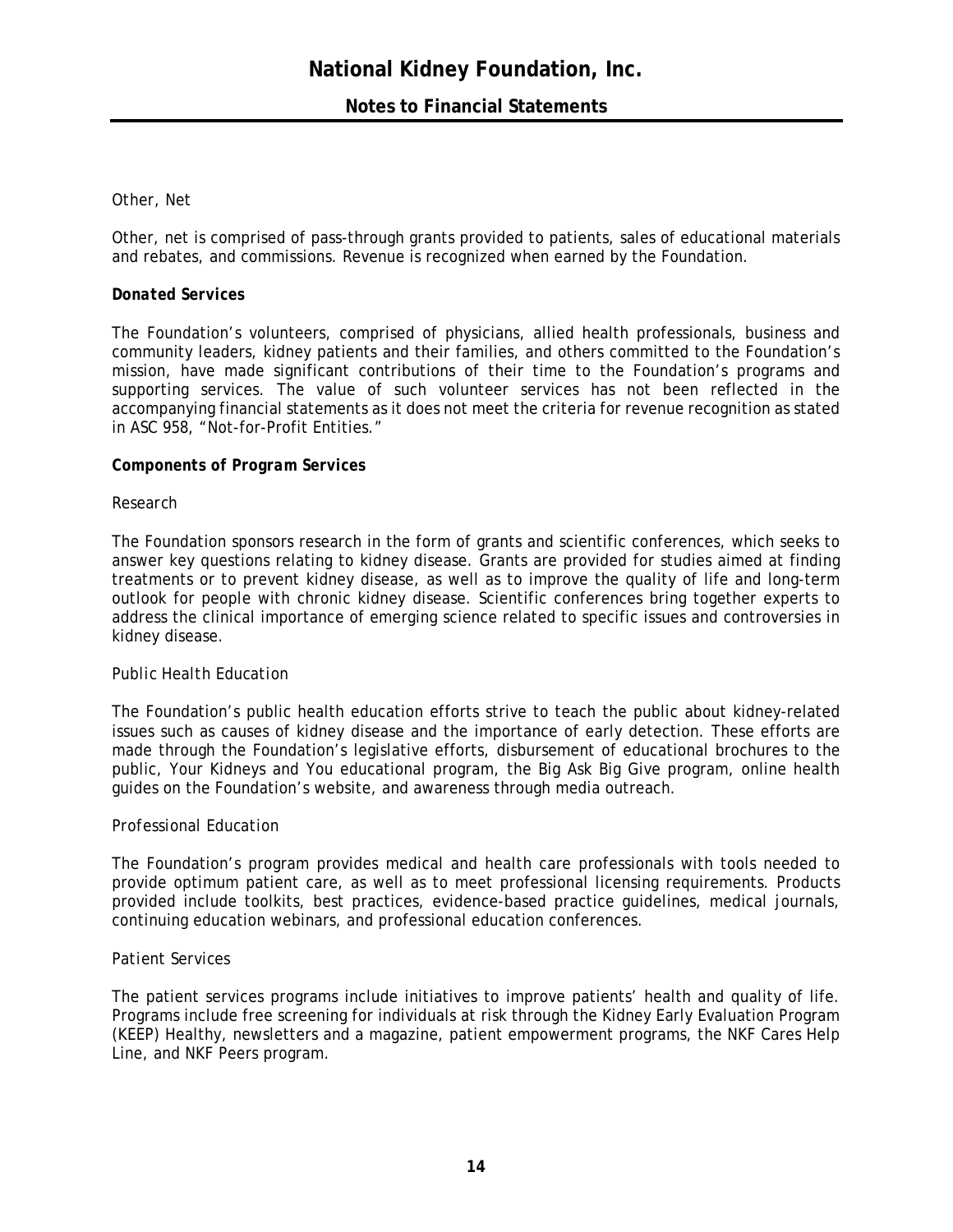# *Community Services and Assistance to Affiliates*

The Foundation conducts free screening for individuals at risk through the KEEP program, develops plans to improve community health practices, and conducts rehabilitation programs. In addition, the Foundation provides consultation, guidance, training, and leadership to its Affiliates.

# *Functional Allocation of Expenses*

The majority of expenses can generally be directly identified with the program or supporting services to which they relate and are allocated accordingly. Other expenses have been allocated among program and supporting service classifications primarily on the basis of the employees' time allocations.

#### *Income Taxes*

The Foundation is a not-for-profit voluntary health agency as described in Section 501(c)(3) of the Internal Revenue Code (the Code). The Foundation is exempt from Federal income taxes under Section 501(a) of the Code and has been classified as a publicly supported charitable organization under Section 509(a)(1) of the Code. The Foundation also is exempt from New York State and City income taxes. Contributions to the Foundation are deductible for income tax purposes to the maximum extent allowed under the Code. There was no unrelated business income tax payable for the years ended March 31, 2019 and 2018.

The Foundation has not taken an uncertain tax position that would require provision of a liability under ASC 740, "Income Taxes." Under ASC 740, an organization must recognize the financial statement effects of a tax position taken for tax return purposes when it is more likely than not that the position will be sustained upon examination by a taxing authority. The Foundation does not believe there are any material uncertain tax positions and, accordingly, it will not recognize the financial statement effects for unrecognized tax positions for the years ended March 31, 2019 and 2018. The Foundation has filed for, and received, income tax exemptions in the jurisdictions where it is required to do so. Additionally, the Foundation has filed IRS Form 990, as required, and all other applicable returns in jurisdictions when it is required. For the years ended March 31, 2019 and 2018, there were no interest or penalties recorded or included in the financial statements.

# *Endowment Funds*

The Foundation's endowment fund consists of investments that are restricted in perpetuity. The Foundation follows the requirements of the New York Prudent Management of Institutional Funds Act (NYPMIFA) as they relate to its contributions restricted in perpetuity and related net assets, effective upon New York State's enactment of the legislation in September 2010.

The following applies to the endowment fund:

# *Interpretation of Relevant Law*

The Finance Committee of the Board of Directors of the Foundation has interpreted NYPMIFA as requiring the preservation of the fair value of the original gift as of the gift date of the donor restricted endowment funds absent explicit donor stipulations to the contrary. As a result of the interpretation, the Foundation classifies as net assets with donor restrictions (a) the original value of the gifts donated to the endowment fund, (b) the original value of subsequent gifts to the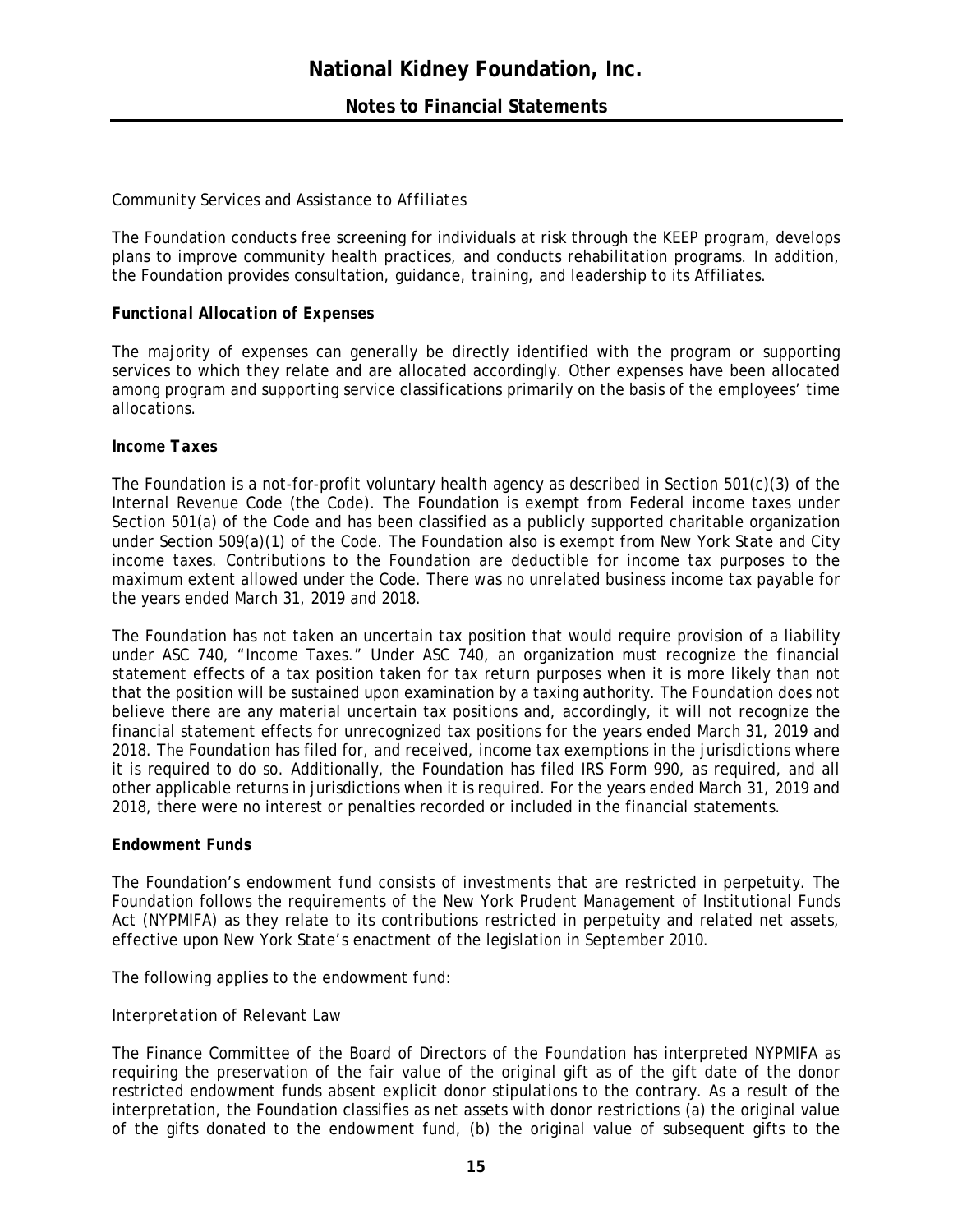# **Notes to Financial Statements**

endowment fund, and (c) accumulations to the endowment fund made in accordance with the direction of the applicable donor gift instrument at the time the accumulation is added to the fund. The investment income earned on the accumulations to the endowment fund are classified as net assets with donor restrictions until appropriated in accordance with the Foundation's spending policy.

# *Investment and Spending Policies*

The Foundation has adopted investment and spending policies for endowment assets that attempt to provide a stream of returns that would be utilized to fund various programs while seeking to maintain the purchasing power of the endowment assets. Endowment assets include those assets of donor-restricted funds that the Foundation must hold in perpetuity. The Foundation's long-term strategy is to target diversified asset allocation that includes both equity and fixed income securities.

As of March 31, 2019 and 2018, the Foundation may appropriate endowment investment returns for distribution each year up to 5% and 4%, respectively, of the ending market value of the endowment fund over the previous three years and considers the following factors in making a determination to appropriate or accumulate donor-restricted endowment funds:

- The duration and preservation of the funds
- Availability of other funding sources
- General economic conditions
- The possible effect of inflation and deflation
- The expected total return from income and the appreciation/depreciation of investments
- Purposes of donor-restricted endowment fund

# *Use of Estimates*

The preparation of financial statements in conformity with U.S. GAAP requires management to make estimates and assumptions that affect the reported amounts of assets and liabilities and disclosure of contingent assets and liabilities at the date of the financial statements and the reported amounts of revenues and expenses during the reporting period. Actual results could differ from those estimates.

# *Recently Adopted Accounting Pronouncement*

# *Not-for-Profit Entities (Topic 958) and Health Care Entities (Topic 954) – Presentation of Financial Statements of Not-for-Profits*

In August 2016, the FASB issued Accounting Standards Update (ASU) 2016-14, "Not-for-Profit Entities (Topic 958) and Health Care Entities (Topic 954) - Presentation of Financial Statements of Not-for-Profit Entities." The ASU is effective for the Foundation's financial statements for fiscal years beginning after December 15, 2017. The ASU was adopted by the Foundation for its financial statements for the fiscal year ended March 31, 2019 and retrospectively applied to the March 31, 2018 information presented.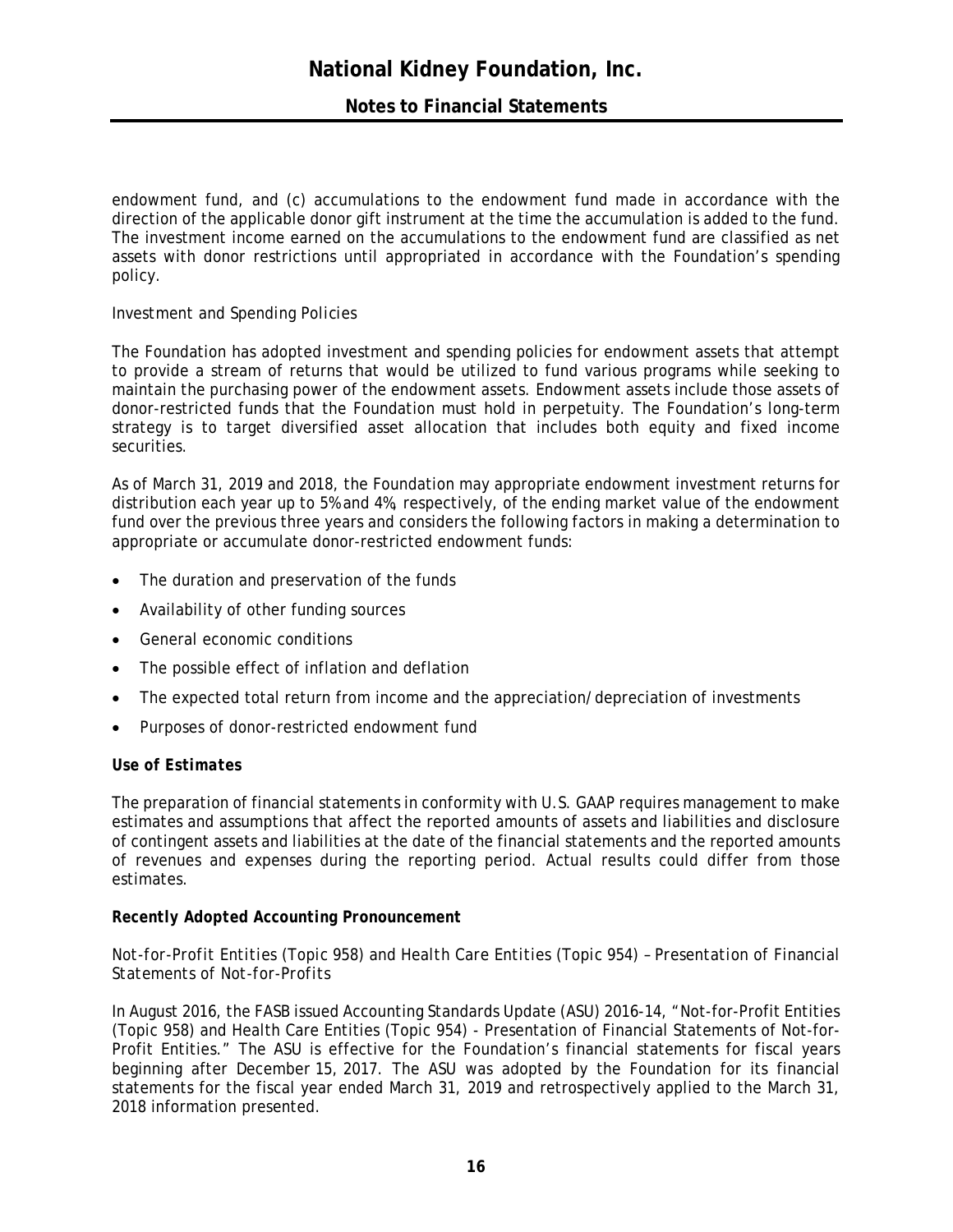# **Notes to Financial Statements**

The ASU amends the current reporting model for the Foundation and enhances their required disclosures. The major changes to the Foundation's financial statements and related footnote disclosures include: (a) presentation of only two classes of net assets now entitled "net assets without donor restrictions" and "net assets with donor restrictions," (b) disclosure of quantitative and qualitative information regarding liquidity and availability of resources (Note 3), (c) presenting investment return net of external and direct expenses, and (d) modifying other financial statement reporting requirements and disclosures intended to increase the usefulness of nonprofit financial statements.

# *Recently Issued but Not Yet Adopted Accounting Pronouncements*

# *Revenue from Contracts with Customers (Topic 606)*

In May 2014, the FASB issued ASU 2014-09, "Revenue from Contracts with Customers (Topic 606)," which is a comprehensive new revenue recognition standard that will supersede existing revenue recognition guidance. The core principle of the guidance is that an entity should recognize revenue to depict the transfer of promised goods or services to customers in an amount that reflects the consideration to which the entity expects to be entitled in exchange for those goods or services. The FASB issued ASU 2015-14 that deferred the effective date for the Foundation until annual periods beginning after December 15, 2018. Earlier adoption is permitted subject to certain limitations. The amendments in this update are required to be applied retrospectively to each prior reporting period presented or with the cumulative effect being recognized at the date of initial application. Management is currently evaluating the impact of this ASU on its financial statements.

# *Accounting for Leases (Topic 842)*

In February 2016, the FASB issued ASU 2016-02, "Leases (Topic 842)," to increase transparency and comparability among organizations by recognizing lease assets and lease liabilities on the statement of financial position and disclosing key information about leasing arrangements for lessees and lessors. The new standard applies a right-of-use model that requires, for all leases with a lease term of more than 12 months, an asset representing its right to use the underlying asset for the lease term and a liability to make lease payments to be recorded. The ASU is effective for the Foundation's fiscal years beginning after December 15, 2019 with early adoption permitted. Management is currently evaluating the impact of this ASU on its financial statements.

# *Reclassifications*

Certain amounts in the 2018 financial statements have been reclassified to conform to the 2019 presentation. The reclassifications have no effect on the net assets or operating results of the prior year.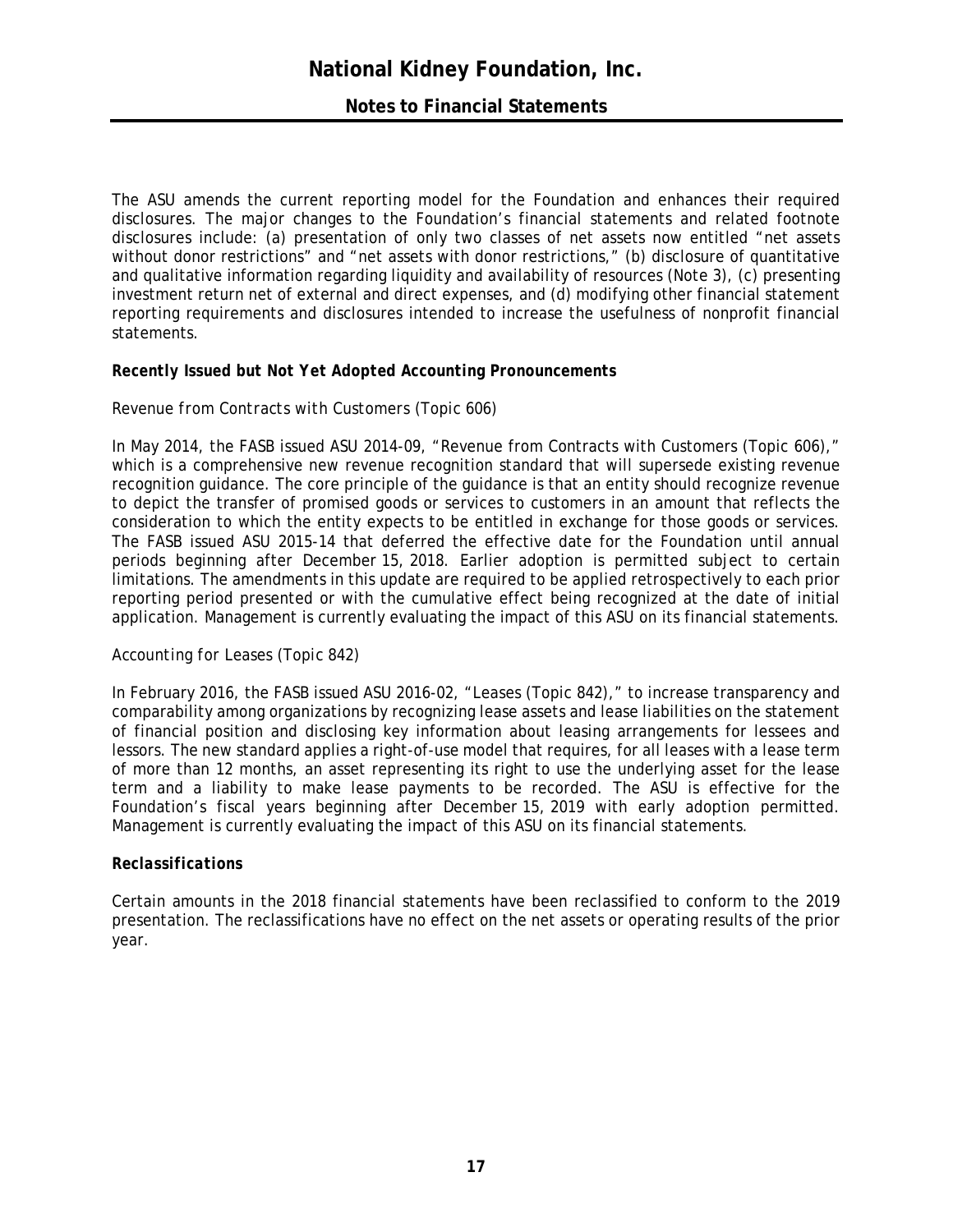# **3. Liquidity and Availability of Resources**

The Foundation's financial assets available within one year of the balance sheet date for general expenditure are as follows:

|  | Year ended March 31, 2019 |  |
|--|---------------------------|--|
|  |                           |  |

| Cash and cash equivalents<br>Investments, at fair value<br>Investments held under split-interest agreements<br>Due from Affiliates, principally share of Affiliate contributions<br>Other receivables, net | \$<br>4,873,808<br>9,108,216<br>138,513<br>446,131<br>1,546,645 |
|------------------------------------------------------------------------------------------------------------------------------------------------------------------------------------------------------------|-----------------------------------------------------------------|
| <b>Total Current Assets</b>                                                                                                                                                                                | 16, 113, 313                                                    |
| Less:<br>Contractual or donor imposed restrictions:                                                                                                                                                        |                                                                 |
| Donor imposed restrictions - purpose<br>Investments held in annuity trust<br>Board designations - operating investment fund                                                                                | (3, 287, 660)<br>(97,066)<br>(1,000,000)                        |
| <b>Total Financial Assets Available to Meet Cash Needs for General</b><br><b>Expenditure Within One Year</b>                                                                                               | 11,728,587                                                      |

As part of the Foundation's liquidity management, the Foundation has a policy to structure its financial assets to be available as its general expenditures, liabilities, and other obligations come due. In addition, the Foundation invests cash in excess of monthly requirements in short-term investments. To help manage unanticipated liquidity needs, the Foundation has a committed line of credit in the amount of \$4 million, which it could draw upon.

# **4. Fair Value Measurements**

The following tables present the financial instruments as of March 31, 2019 and 2018, by caption on the balance sheet, within the ASC 820 valuation hierarchy defined in Note 2 above:

| March 31, 2019                                                      |    |                         |  |                          |                |                      |
|---------------------------------------------------------------------|----|-------------------------|--|--------------------------|----------------|----------------------|
|                                                                     |    |                         |  | Assets at Fair Value     |                |                      |
|                                                                     |    | Level 1                 |  | Level 2                  | Level 3        | Total                |
| Cash and cash equivalents<br>Equity securities                      | \$ | 2,732,293 \$<br>505,693 |  | - \$                     | - \$           | 2,732,293<br>505,693 |
| Publicly traded mutual funds<br>Private equity - interest in realty |    | 8,318,659               |  |                          |                | 8,318,659            |
| holding corporation<br>Beneficial interest in a perpetual           |    |                         |  |                          | 1,166,738      | 1,166,738            |
| trust                                                               |    |                         |  |                          | 2, 183, 332    | 2,183,332            |
| <b>Total Investments</b>                                            |    | 11,556,645 \$           |  | $\overline{\phantom{0}}$ | $3,350,070$ \$ | 14,906,715           |

# **18**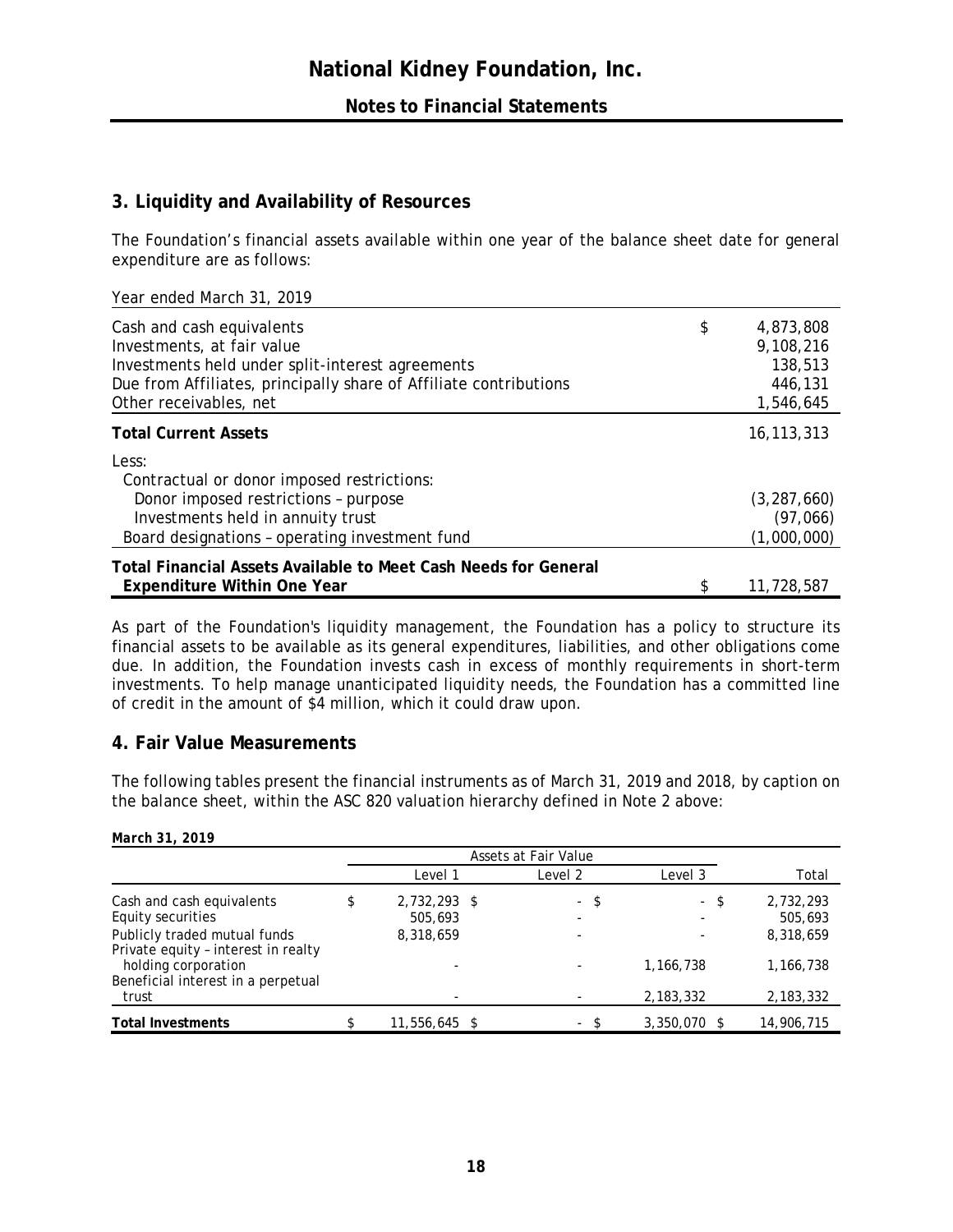# **Notes to Financial Statements**

| March 31, 2018 |  |
|----------------|--|
|                |  |

|                                                                     | Assets at Fair Value          |  |         |                        |                        |
|---------------------------------------------------------------------|-------------------------------|--|---------|------------------------|------------------------|
|                                                                     | Level 1                       |  | Level 2 | Level 3                | Total                  |
| Cash and cash equivalents<br>Equity securities                      | \$<br>1,743,615 \$<br>513,507 |  | - \$    | - \$<br>-              | 1,743,615<br>513,507   |
| Publicly traded mutual funds<br>Private equity - interest in realty | 7,847,344                     |  |         | ۰                      | 7,847,344              |
| holding corporation<br>Beneficial interest in a perpetual<br>trust  | ٠                             |  |         | 1,166,738<br>2,225,166 | 1,166,738<br>2,225,166 |
| <b>Total Investments</b>                                            | 10,104,466 \$                 |  | $\sim$  | 3,391,904              | 13,496,370             |

Included in the above are assets held under split-interest agreements in the amount of \$469,353 and \$400,406 as of March 31, 2019 and 2018, respectively.

The Foundation's holdings in equity securities and publicly traded mutual funds consist principally of debt and equity securities carried at their aggregate market value, which is determined by quoted market prices. Each of the above investments can be liquidated daily.

The Foundation invests in various investment securities which are exposed to various risks such as interest rate, market, and credit risks. Due to the level of risk associated with certain investment securities, it is at least reasonably possible that changes in the values of investment securities will occur in the near term and that such changes could materially affect the amounts reported in the accompanying balance sheet.

In 2018, the Foundation received a bequest from a trust that included a 20% interest in a realty holding corporation. The investment is accounted for using the equity method of accounting. As of March 31, 2019 and 2018, the Foundation's interest in the private company had an estimated value of \$1,166,738.

As of March 31, 2019, the Foundation's financial assets measured at fair value on a recurring basis using significant unobservable inputs (Level 3) represent the fair value of the Foundation's beneficial interest in a perpetual trust of \$2,183,332 and their interest in the private equity realty holding corporation. There currently is no market in which beneficial interests in trusts or the private equity holding trade; therefore, no observable exit price exists for either investment. The Foundation cannot make any investment decisions regarding the assets held by the trusts or the private equity realty holding corporation.

The following tables represent the reconciliations of the beginning and ending balances of the Foundation's financial assets measured at fair value on a recurring basis using significant unobservable inputs during the year ended March 31, 2019:

| Description                                                                 | Beginning Balance,<br>April 1, 2018 | Contributions | Investment Loss | Ending Balance,<br>March 31, 2019 |
|-----------------------------------------------------------------------------|-------------------------------------|---------------|-----------------|-----------------------------------|
| Beneficial interest in a perpetual trust<br>Private equity - realty holding | $2.225.166$ \$                      | - \$          | $(41, 834)$ \$  | 2,183,332                         |
| corporation                                                                 | 1,166,738                           |               |                 | 1,166,738                         |
|                                                                             | 3,391,904                           | ۰.            | $(41, 834)$ \$  | 3,350,070                         |

As of March 31, 2019 and 2018, there were no unfunded commitments nor transfers between levels.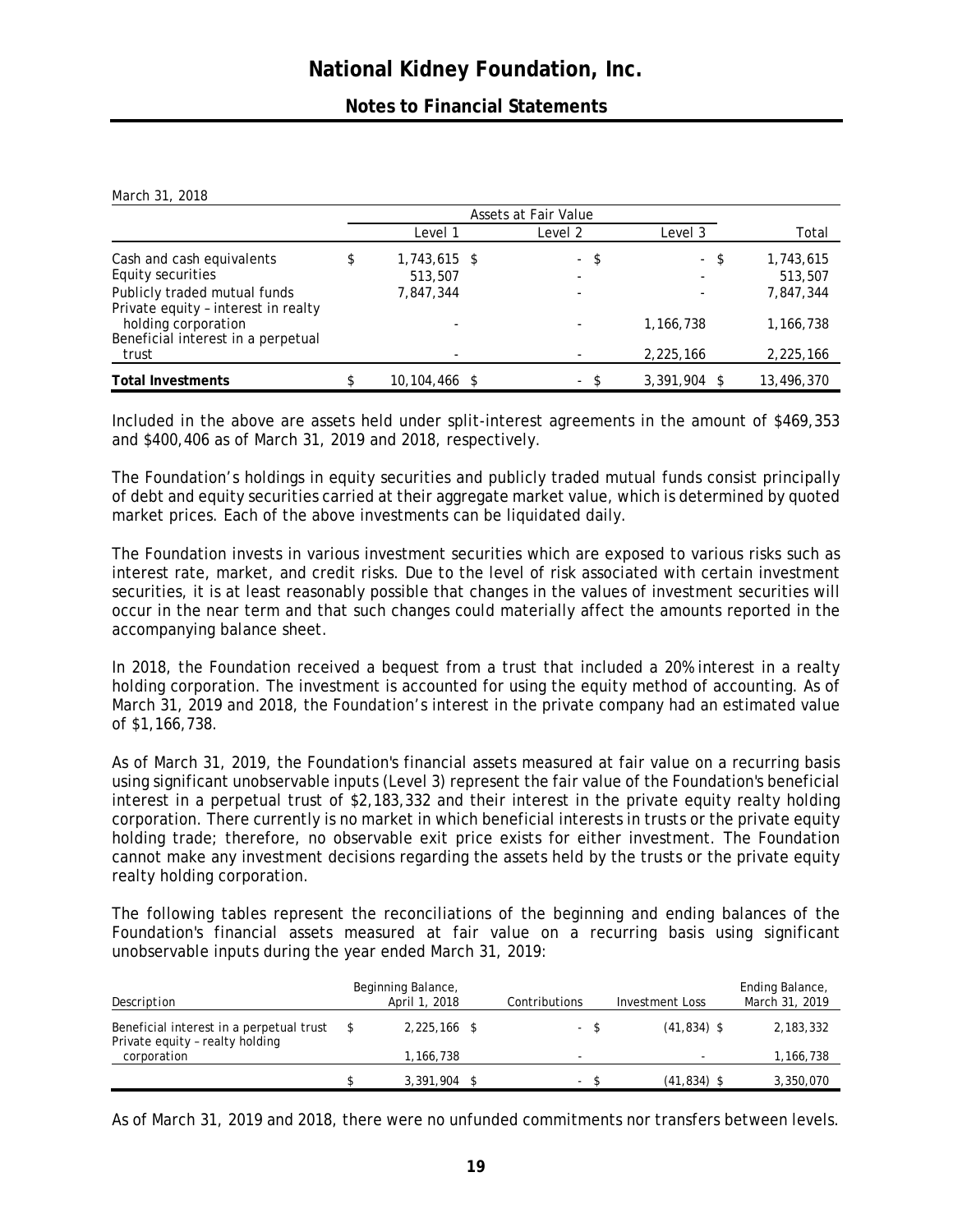# **5. Other Receivables**

Other receivables as of March 31, 2019 and 2018 are as follows:

| March 31,                                              |   | 2019         | 2018      |
|--------------------------------------------------------|---|--------------|-----------|
| Pledges receivable, net                                | S | 47,165 \$    | 522,530   |
| Beneficial interest in charitable remainder trusts and |   |              |           |
| estates                                                |   | 350,723      | 510,709   |
| Contractual grants and miscellaneous receivables       |   | 1,168,349    | 1,310,948 |
|                                                        |   | 1,566,237 \$ | 2,344,187 |

Included in other receivables are pledges receivable which represent unconditional promises to give. Pledges receivable are reported at their net present value calculated using a discount rate equal to the risk-free interest rate, which is the U.S. Treasury note interest rate in effect at the time the pledges are made and equal in duration to the length of time that the pledge is expected to be paid over.

As of March 31, 2019 and 2018, the following represents future payments due:

| March 31,                                                         |   | 2019                         | 2018                           |
|-------------------------------------------------------------------|---|------------------------------|--------------------------------|
| Within one year<br>Two to five years<br>Discount to present value | S | 27,687 \$<br>20,040<br>(562) | 276,518<br>251,750<br>(5, 738) |
|                                                                   |   | $47,165$ \$                  | 522,530                        |

The discount rates used to calculate present value varied from 2.21% to 2.40% and 2.09% to 2.56% for the years ended March 31, 2019 and 2018, respectively.

# **6. Fixed Assets**

At March 31, 2019 and 2018, fixed assets, net, consisted of the following:

| March 31,                                       | 2019               | 2018        |
|-------------------------------------------------|--------------------|-------------|
| Property, furniture and equipment               | \$<br>2,486,657 \$ | 2,403,397   |
| Leasehold improvements                          | 498,978            | 275,435     |
| Capitalized software                            | 374,588            | 374,588     |
|                                                 | 3,360,223          | 3,053,420   |
| Less: accumulated depreciation and amortization | (3,011,777)        | (2,841,661) |
|                                                 | \$<br>348,446 \$   | 211,759     |

Depreciation and amortization expense for the years ended March 31, 2019 and 2018 was \$122,008 and \$144,648, respectively.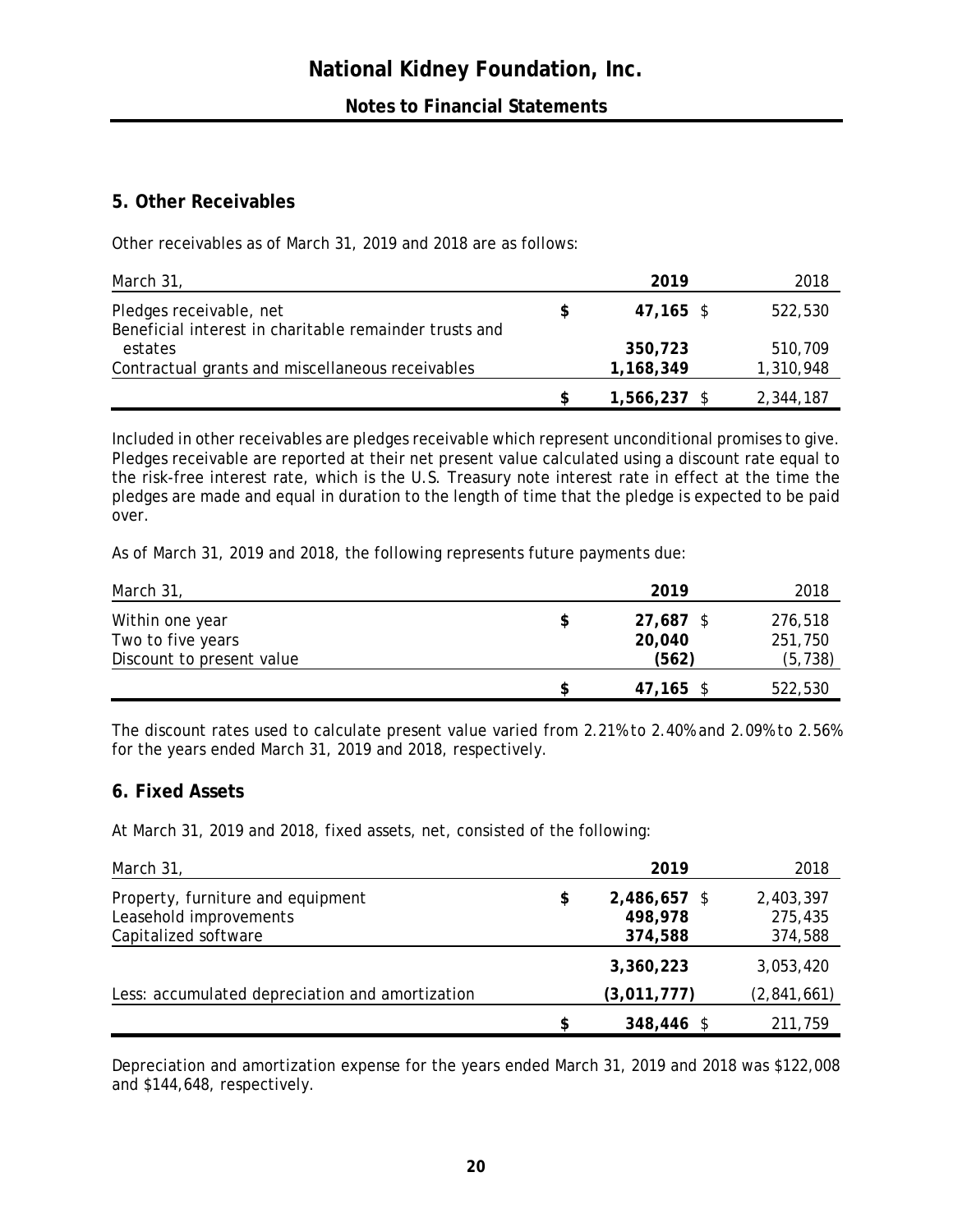# **7. Split-Interest Agreements**

The Foundation receives contributions under charitable gift annuities. The Foundation has segregated these assets as separate and distinct funds, independent from other funds and not to be applied to payment of the debts and obligations of the Foundation or any other purpose other than annuity benefits specified in the agreements. In addition, this portfolio of assets meets all requirements concerning permissible investments and mandated reserves as required by law. The Foundation agrees to pay a stated return annually to the beneficiaries as long as they live, after which time the remaining assets are available for unrestricted use by the Foundation.

As of March 31, 2019 and 2018, the total assets held under split-interest agreements were \$469,353 and \$400,406, respectively, at fair value. The actuarial present value, which approximates fair value, of the Foundation's payable to beneficiaries was \$372,287 and \$321,026 as of March 31, 2019 and 2018, respectively, and was calculated using interest rates ranging from 1.2% to 7.4%.

# **8. Beneficial Interest in a Perpetual Trust**

The Foundation is a beneficiary of a trust created by a donor, the assets of which are not in the possession of the Foundation. The Foundation has legally enforceable rights and claims to such assets, including the right to income from the trust. Net unrealized gains (loss) related to the beneficial interest is reported as a change in net assets with donor restrictions, restricted in perpetuity, based on explicit donor stipulations.

The Foundation will receive quarterly income distributions for a period of 50 years, which began December 25, 2003, from the trust. During the year ended March 31, 2019, the value of the beneficial interest decreased by \$41,834, and the Foundation expects to receive 5% of the market value of trust assets each year thereafter until December 25, 2053. The quarterly distributions received are to be used at the discretion of the Foundation and, therefore, are recorded as income under net assets without donor restrictions when received.

# **9. Deferred Income**

Deferred income as of March 31, 2019 and 2018 is as follows:

| March 31,                                                                          |   | 2019                               | 2018                              |
|------------------------------------------------------------------------------------|---|------------------------------------|-----------------------------------|
| Foundation programs and projects<br>Membership and subscriptions<br>Special events | S | 4,584,741 \$<br>620,595<br>838,223 | 4,159,098<br>629,802<br>1,125,279 |
|                                                                                    |   | $6,043,559$ \$                     | 5,914,179                         |

# **10. Line of Credit**

The Foundation has a line of credit with a financial institution of up to \$4,000,000. For the fiscal years ended March 31, 2019 and 2018, interest was charged monthly on the outstanding balance at the one-month London Interbank Offered Rate (LIBOR) plus an interest spread of 1.25% per annum. The line of credit is secured by the Foundation's investments. As of March 31, 2019 and 2018, the Foundation did not have an outstanding balance. The line of credit matures on October 31, 2019, at which time all outstanding principal and interest amounts will be due and payable.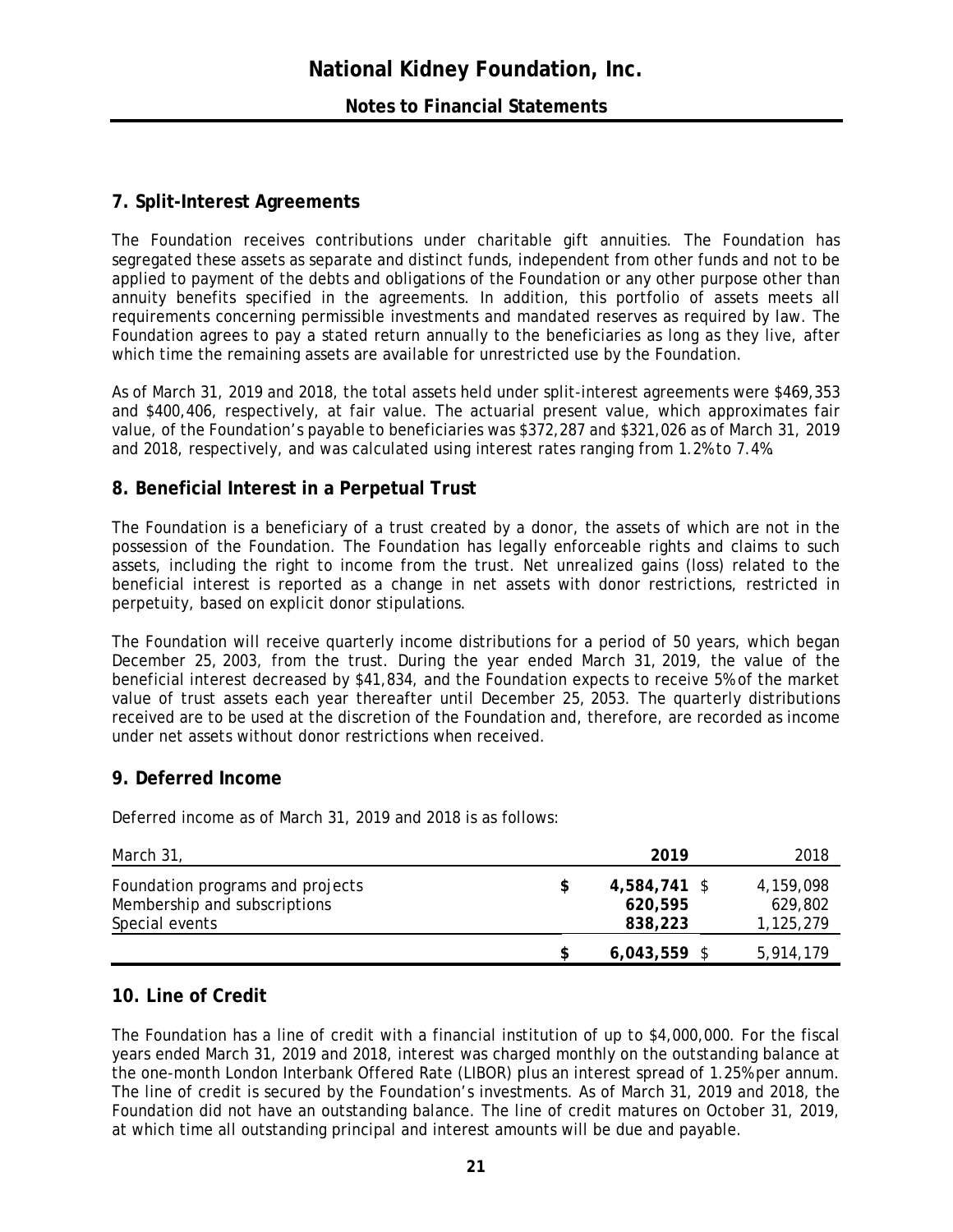# **11. Retirement/Savings Plans**

# *403(b) Plan*

The Foundation has a contributory retirement/savings plan that covers substantially all full-time employees who meet certain age and service requirements. Under the terms of the plan, contributions are made under Section 403(b) of the Code and are invested, at the discretion of the plan participant, in one or more of the investment vehicles available under the plan. Pension expense for the years ended March 31, 2019 and 2018 amounted to approximately \$343,000 and \$329,000, respectively.

# *457(f) Plan*

The Foundation has a Section 457(f) Senior Staff Flexible Benefit Plan (the Plan) that provides senior management employees with a benefit allowance contributed by the Foundation, which can be used for various benefit options, including a capital accumulation account. At March 31, 2019, the Plan was fully funded, and the Foundation did not incur any benefit expense for the current fiscal year. The fully funded liability related to the Plan amounted to approximately \$143,000 and \$136,000 at March 31, 2019 and 2018, respectively, and is included in accrued compensation in the accompanying balance sheet. This liability is fully funded by investments held in the Foundation's portfolio.

# **12. Commitments**

# *Operating Leases*

*March 31,* 

The Foundation occupies premises under non-cancelable operating leases with expiration dates that range between fiscal years 2020 through 2031. Under the terms of these operating leases, rental payments increase annually. However, for financial statement purposes, rent expense is recorded on the straight-line basis over the term of the lease. The difference between rental payments made under the lease and rent expense calculated on the straight-line basis is recorded as deferred rent.

Rent expense was \$2,423,898 and \$2,481,871 for the years ended March 31, 2019 and 2018, respectively.

Future minimum lease payments are as follows:

| \$<br>2,227,917  |
|------------------|
| 2,030,027        |
| 1,738,048        |
| 1,350,243        |
| 1,343,348        |
| 10,030,754       |
| \$<br>18,720,337 |
|                  |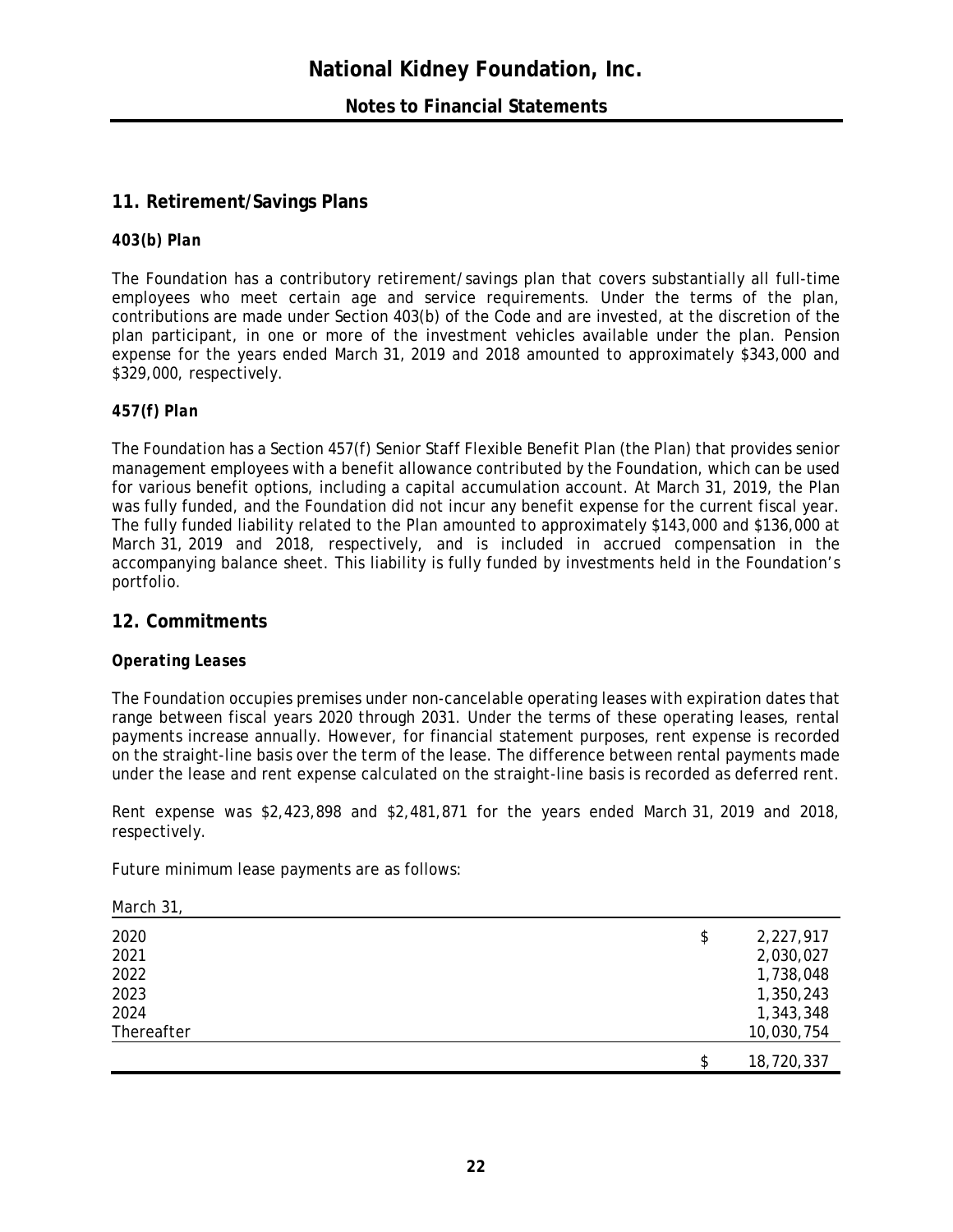# *Awards and Grants*

As of March 31, 2019, the Foundation has entered into conditional multi-year research grant commitments. The Foundation recognizes as expense the portion of the research grant award that becomes unconditional during the fiscal period. The Foundation has expensed research grants of \$741,207 and \$547,135 during the years ended March 31, 2019 and 2018, respectively.

# **13. Net Assets without Donor Restrictions**

Net assets without donor restrictions are available at March 31, 2019 and 2018 as follows:

| March 31,                                                         | 2019                      | 2018      |
|-------------------------------------------------------------------|---------------------------|-----------|
| Designated by the Board for operating investments<br>Undesignated | 1,000,000 \$<br>3,774,740 | 3,264,753 |
|                                                                   | 4,774,740 \$              | 3,264,753 |

# **14. Net Assets with Donor Restrictions**

Net assets with donor restrictions are restricted for the following purposes as of March 31, 2019 and 2018 as follows:

| As of March 31,                                      | 2019               | 2018      |
|------------------------------------------------------|--------------------|-----------|
| Restricted for a specific purpose:                   |                    |           |
| Young investigators and clinical scientists research | \$<br>1,628,188 \$ | 1,560,039 |
| Other research                                       | 1,372,509          | 1,207,312 |
| Other programs                                       | 579,131            | 660,618   |
| Total Restricted for a Specific Purpose              | 3,579,828          | 3,427,969 |
| Restricted in perpetuity:                            |                    |           |
| Enuresis research                                    | 174,237            | 174,237   |
| Other research                                       | 800,723            | 800,723   |
| Patient services                                     | 139,692            | 139,692   |
| Community services                                   | 90,680             | 90,680    |
| Professional education                               | 11,929             | 11,929    |
| Public education                                     | 97,872             | 97,872    |
| Undesignated programs                                | 2,658,837          | 2,658,837 |
| <b>Total Restricted in Perpetuity</b>                | 3,973,970          | 3,973,970 |
|                                                      | \$<br>7,553,798 \$ | 7,401,939 |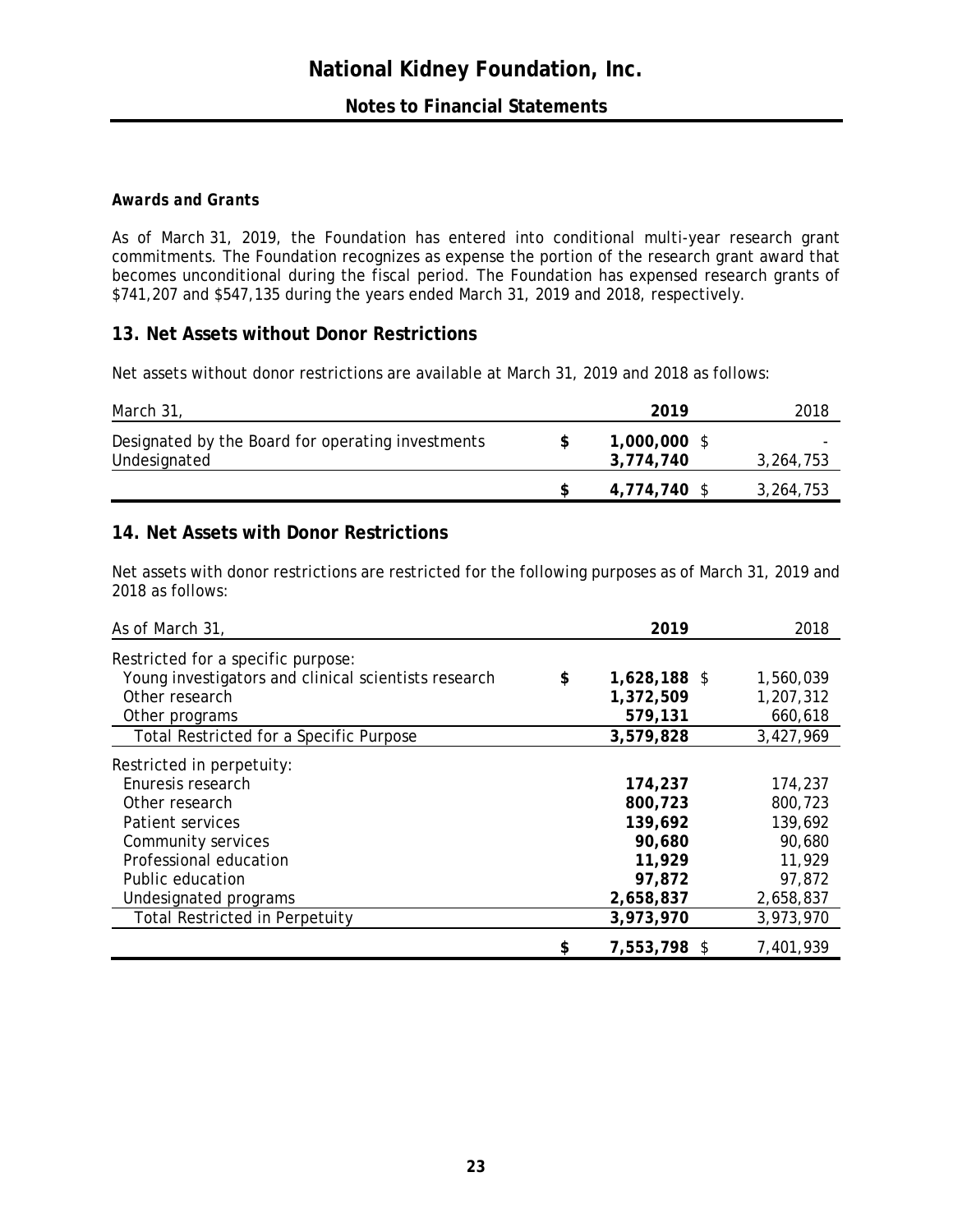# **Notes to Financial Statements**

Net assets with donor restrictions were released from donor restrictions by incurring expenses satisfying the restricted purpose during the years ended March 31, 2019 and 2018 as follows:

| Year ended March 31,                                                                     | 2019                               | 2018                         |
|------------------------------------------------------------------------------------------|------------------------------------|------------------------------|
| Young investigators and clinical scientists research<br>Other research<br>Other programs | $112,447$ \$<br>108,478<br>687,630 | 140,000<br>76,529<br>610,354 |
|                                                                                          | 908,555 \$                         | 826,883                      |

# **15. Endowments**

The following table represents the endowment investment composition by type of fund as of March 31, 2019 and 2018:

| March 31,                                      | 2019                  | 2018              |
|------------------------------------------------|-----------------------|-------------------|
| Cash and cash equivalents<br>Equity securities | 211,493 \$<br>594.512 | 84,046<br>513,307 |
| Publicly traded mutual funds                   | 3,167,965             | 3,376,617         |
|                                                | 3,973,970 \$          | 3,973,970         |

Changes in endowment net assets for the years ended March 31, 2019 and 2018 consisted of the following:

#### *Year ended March 31, 2019*

|                                                                                                       | Restricted for a<br>Specific Purpose | Restricted in<br>Perpetuity              | Total               |
|-------------------------------------------------------------------------------------------------------|--------------------------------------|------------------------------------------|---------------------|
| Endowment net assets, beginning of year<br>Investment income<br>Appropriation of endowment assets for | 285,234 \$<br>80,156                 | 3,973,970 \$<br>$\overline{\phantom{a}}$ | 4.259.204<br>80.156 |
| expenditure                                                                                           | (113, 074)                           |                                          | (113, 074)          |
| Endowment Net Assets, end of year                                                                     | $252,316*$ \$                        | $3,973,970$ \$                           | 4,226,286           |

*Year ended March 31, 2018*

|                                                                                                                                                       | Restricted for a<br>Specific Purpose |                       | Restricted in<br>Perpetuity | Total                             |
|-------------------------------------------------------------------------------------------------------------------------------------------------------|--------------------------------------|-----------------------|-----------------------------|-----------------------------------|
| Endowment net assets, beginning of year<br>Acquired net assets restricted in perpetuity<br>Investment income<br>Appropriation of endowment assets for |                                      | 234,101 \$<br>157.869 | 1,195,096 \$<br>2,778,874   | 1.429.197<br>2,778,874<br>157,869 |
| expenditure                                                                                                                                           |                                      | (106,736)             |                             | (106,736)                         |
| Endowment Net Assets, end of year                                                                                                                     |                                      | $285,234*$ \$         | $3,973,970$ \$              | 4,259,204                         |

\* Balance represents investment income earned on net assets restricted in perpetuity that have yet to be appropriated for expenditure at their respective year-ends.